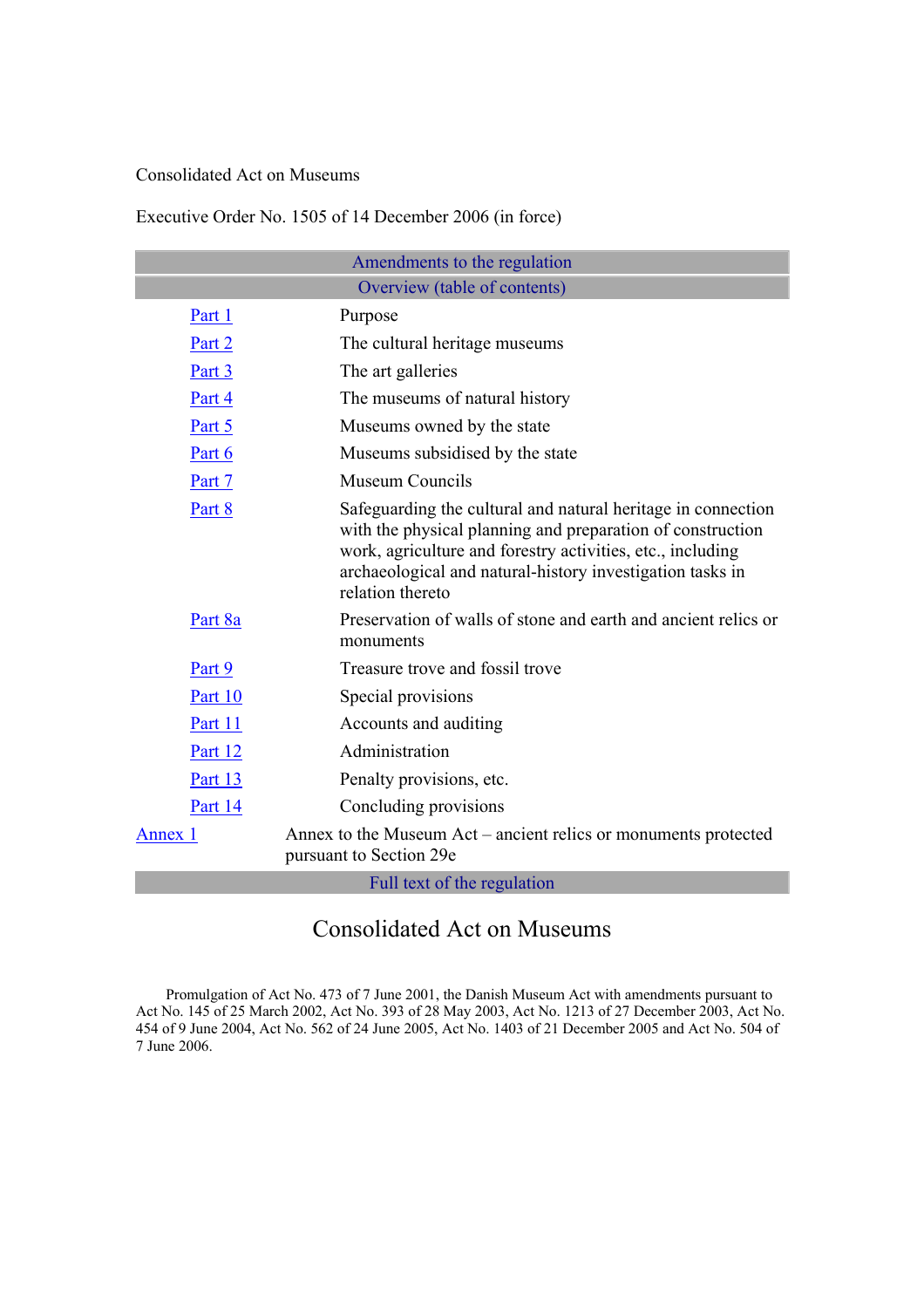#### Part 1

#### *Purpose*

**1** - *(1)* The purpose of this Act shall be to promote the activities and cooperation of museums with a view to safeguarding Denmark's cultural and natural heritage and ensuring access to and knowledge about this heritage and its interaction with the world around us.

*(2)* Furthermore, the purpose of this Act shall be to ensure performance of tasks relating to walls of stone and earth as well as ancient relics or monuments.

*(3)* Unless otherwise provided, the provisions of this Act shall apply to museums owned by the state under the Ministry of Culture and to museums receiving state subsidies pursuant to the Act.

**2** - *(1)* Through collecting, registering, preserving, researching and disseminating the museums shall

i) work to safeguard Denmark's cultural and natural heritage,

ii) illuminate cultural, natural and art history

iii) enhance the collections and documentation within their respective areas of responsibility,

iv) make the collections and documentation accessible to the general public, and

v) make the collections and documentation accessible for research, and communicate the results of such research.

**3** - *(1)* The museums collaborate to promote the tasks referred to in Section 2.

#### Part 2

#### The cultural heritage museums

**4** - *(1 )*The cultural heritage museums shed light on change, variation and continuity in the living conditions of human beings from prehistoric times to the present.

**5** - *(1)* The National Museum of Denmark is the principal cultural heritage museum in Denmark, cf. Section 12. The responsibility of the Museum shall be to illuminate the cultures of Denmark and the world and their interdependence.

*(2)* The Museum shall establish and maintain representative collections regarding Danish culture.

*(3)* The Museum shall highlight its collections and relate them through participating in international cooperation.

*(4)* The collections of the Museum shall provide the basis for research and for the Museum's general educational activities.

*(5)* The Museum shall be in charge of the archaeological investigations pursuant to Part 8 which are not assigned to other museums by the Minister for Culture.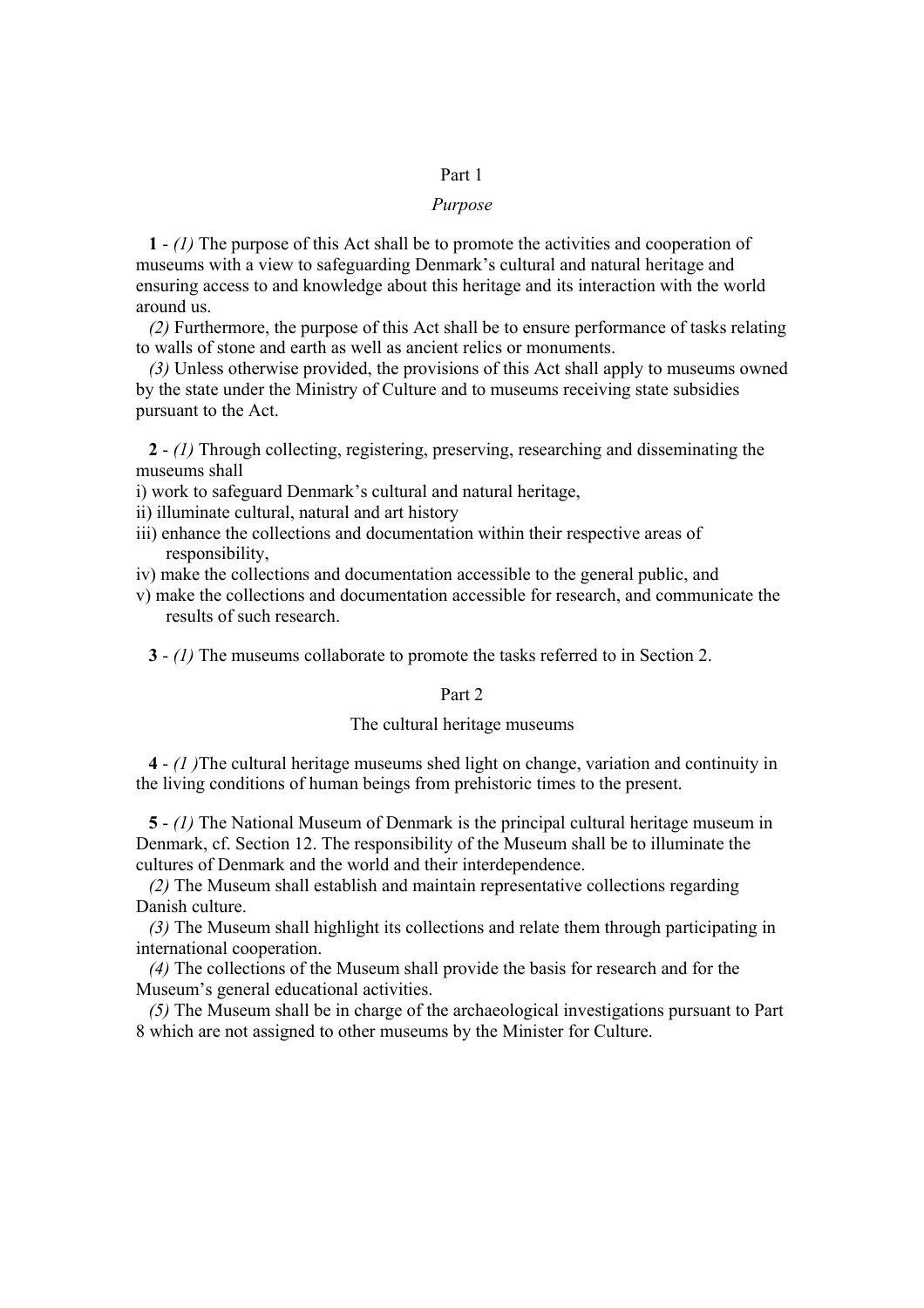#### Part 3

#### The art galleries

**6** - *(1 )*The art galleries shall illuminate the history and current expression of visual arts and their aesthetic and cognitive dimensions.

**7** - *(1 )* Statens Museum for Kunst (the National Gallery of Denmark) is the principal museum for visual arts in Denmark, cf. Section 12. The responsibility of the Gallery shall be to illuminate Danish and foreign visual arts, primarily from the western world after 1300 AD.

*(2)* The Gallery shall establish and maintain representative collections regarding Danish art.

*(3)* The Gallery shall highlight its collections and relate them through participating in international cooperation.

*(4)* The collections of the Gallery shall provide a basis for research and for the general educational activities of the Gallery.

#### Part 4

#### The museums of natural history

**8** - *(1 )* The museums of natural history shall illuminate nature, its development, the present environment and interaction with human beings.

**9** - *(1 )* The Zoological Museum, the Geological Museum and the Botanical Museum under the University of Copenhagen, together with the Botanical Garden under the University of Copenhagen, constitute the Natural History Museum of Denmark and carry out the principal museum tasks within the area of natural history, cf. Section 12. The responsibility of the Museums shall be to illuminate nature from its origin to the present.

*(2)* The Museums shall establish and maintain representative collections regarding the nature of Denmark.

*(3)* The Museums shall highlight their collections and relate them through participating in international cooperation.

*(4)* The collections of the Museums shall provide the basis for research and for the Museums' general educational activities.

#### Part 5

#### Museums owned by the State

**10** - *(1 )* The museums owned by the state, including the principal museums, shall participate in national and regional cooperation with museums subsidised by the state, cf. Part 6. They shall draw up work plans to be submitted every four years to the Minister for Culture.

**11** - *(1 )* The cultural heritage museums and art galleries owned by the state shall regularly report objects and documentation to the Central Register of Cultural History or to the Central Register of Art, cf. Section 39.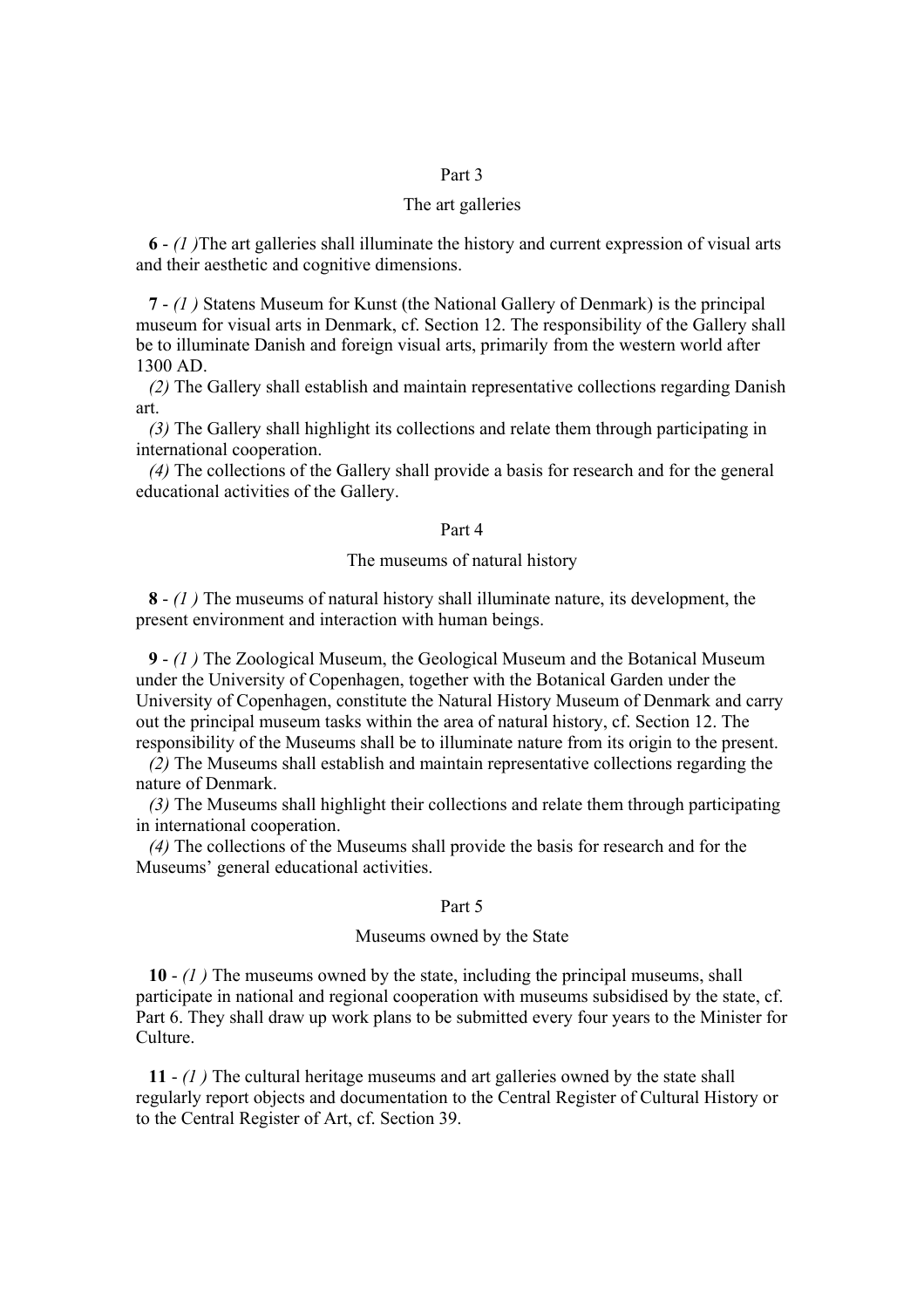*(2)* In special circumstances, the museums owned by the state may dispose of objects from the collections, subject to the approval of the Minister for Culture. Regarding the museums referred to in Section 9, such approval shall be granted by the Minister for Science, Technology and Innovation.

**12** - *(1 )* The principal museums owned by the state shall render professional assistance to the other museums owned by the state and to museums subsidised by the state. The Minister for Culture may make regulations in this respect. Within the area of natural history, the regulations shall be made in consultation with the Minister for Science, Technology and Innovation.

*(2)* The principal museums owned by the state shall carry out special preservation tasks for the other museums owned by the state and for museums subsidised by the state according to regulations made by the Minister for Culture. Within the area of natural history, the regulations shall be made in consultation with the Minister for Science, Technology and Innovation.

*(3)* The costs for special preservation tasks shall be defrayed by the museum that has registered the object or work in its collection.

#### Part 6

#### Museums subsidised by the state

**13** - *(1 )* The Minister for Culture may recognise a museum as eligible for state subsidies provided the museum assumes responsibility for a specific area within the national museum network, cf. Section 3.

*(2)* If a museum has been recognised as eligible for state subsidies, the Minister for Culture shall grant a subsidy for the management of the museum. Such subsidy shall be granted pursuant to either Section 15 or Section 16 or under both schemes.

*(3)* The Minister for Culture may withdraw the state subsidy if the museum fails to fulfil the conditions stated in Section 14.

*(4)* If a museum subsidised by the state fails to fulfil the conditions for receiving state subsidies, cf. subsection (3), the Minister for Culture shall decide how the interest of the general public in its collections shall be safeguarded, after negotiation with the main contributor of funds to the museum.

**14** - *(1 )* To obtain and maintain subsidies pursuant to Sections 15 and 16 the museum shall fulfil the following conditions:

- i) The museum shall be owned by a local authority or be an independent institution, or be owned by an association with the object of running the museum. The Minister for Culture may demand that to the extent possible the museum be separated, administratively and financially, from other institutions.
- ii) The museum's area of responsibility and changes thereto shall be approved by the Minister for Culture. Approval shall require that the area is significant and is not already covered by other museums owned or subsidised by the state.
- iii) The statutes of the museum shall be approved by its main contributor of funds. The museum's area of responsibility shall be stated in the statutes.
- iv) The governing body of the museum shall include at least one representative of the local authorities providing subsidies. The governing body cannot be self-elective.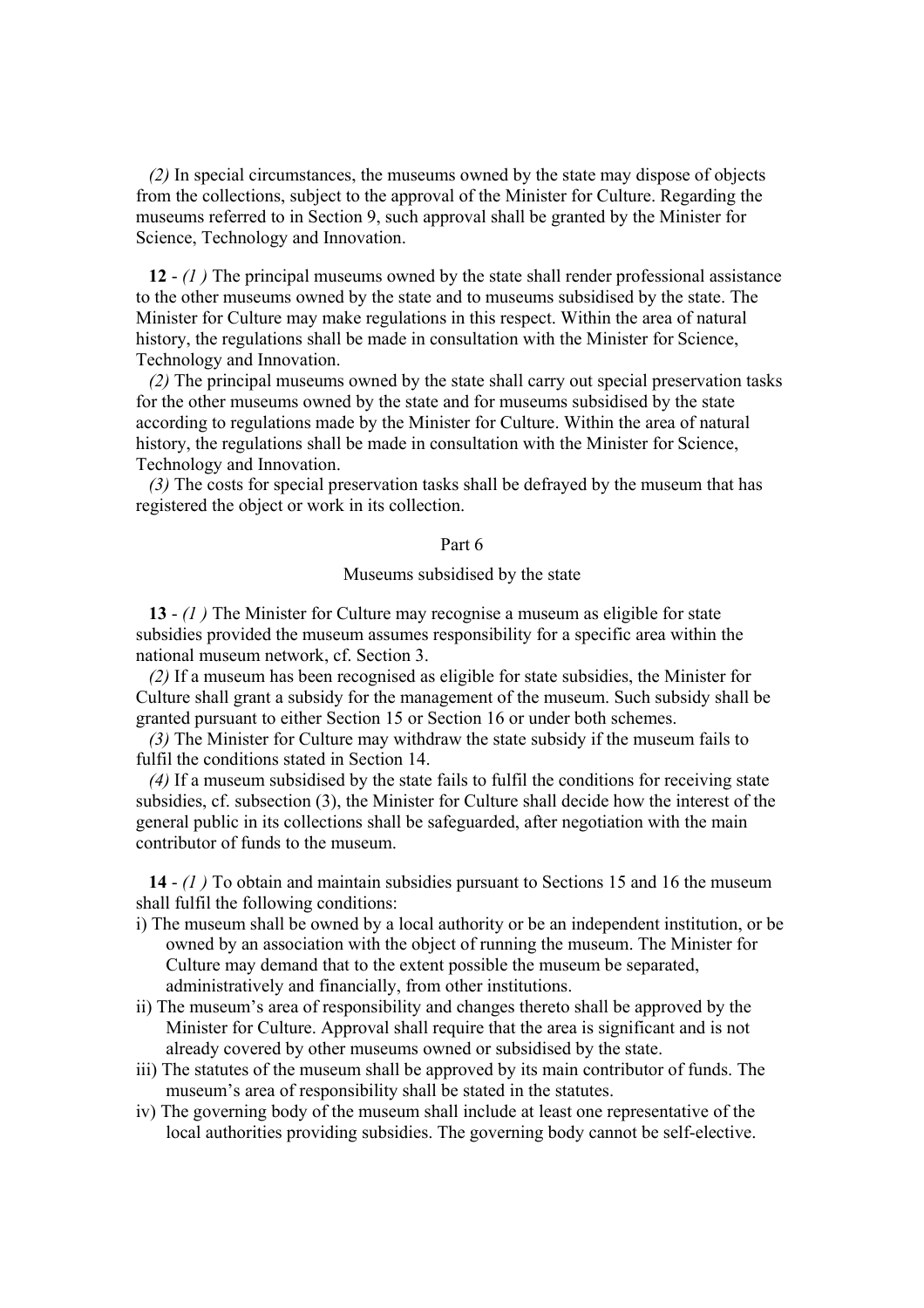v) The museum shall have a financial basis enabling it to maintain a reasonable standard.

- vi) The museum shall have a reasonable professional standard and its buildings shall be of a reasonable standard.
- vii) The head of the museum shall have relevant professional qualifications and be employed on a full-time basis. The museum shall have staff with professional qualifications corresponding to the museum's main area of responsibility.
- viii) The museum shall cooperate at national and regional level with other museums owned or subsidised by the state. The museum shall draw up a work plan to be submitted every four years to the Minister for Culture and to the museum's main contributor of funds.
- ix) The museum may not dispose of objects from the collections to museums other than those owned or subsidised by the state, except with permission from the Minister for Culture.
- x) The museum shall regularly report objects and documentation to the Central Register of Cultural History or to the Kunstindeks Danmark, the Central Register of Art, cf. Section 39.
- xi) The museum shall be open to the public during previously announced hours.
- xii) The museum shall admit, free of charge, school pupils visiting the museum as part of their education. Taking into account the nature of the institution, the museum shall launch special dissemination initiatives, e.g. discount schemes, aimed at children.
- xiii) The museum shall aim to ensure the greatest possible accessibility for the disabled.
- xiv) The museum shall submit annual budgets, accounts and reports to the main contributor of funds to the museum and to the Minister for Culture.
- xv) The museum shall admit children and young persons under the age of 18 free of charge.

*(2)* The Minister for Culture may make regulations concerning the implementation of the provisions in subsection (1).

*(3)* In connection with the conclusion of cultural agreements with local authorities, etc. the Minister for Culture may deviate from the provisions in subsection (1) (iii), (iv) and (xiv) and subsection (2).

*(4)* The Minister for Culture may deviate from the provision in subsection (1) (vii) 1st clause under special circumstances.

**14a** - *(1)* The Minister for Culture may grant operational subsidies for museums subsidised by the state to cover a reduction in income from admission fees, etc. in connection with the introduction of free admission for children and young persons under the age of 18, cf. Section 14 (1)  $(xv)$ .

**15** - *(1 )* Subsidies under the general subsidy scheme shall be fixed on the basis of nonstate subsidies and the appropriation in the Finance Act for this purpose. The subsidies shall be calculated on the basis of the most recently audited accounts.

*(2)* In the annual Finance Act, a minimum shall be fixed for the non-state subsidy for each museum, which shall be included in the basis for calculation of the state subsidy pursuant to subsection (1).

*(3)* Rent, mortgage interest and mortgage payments shall be set off in the non-state subsidies forming the basis for the calculation of the state subsidy according to subsection  $(1)$ .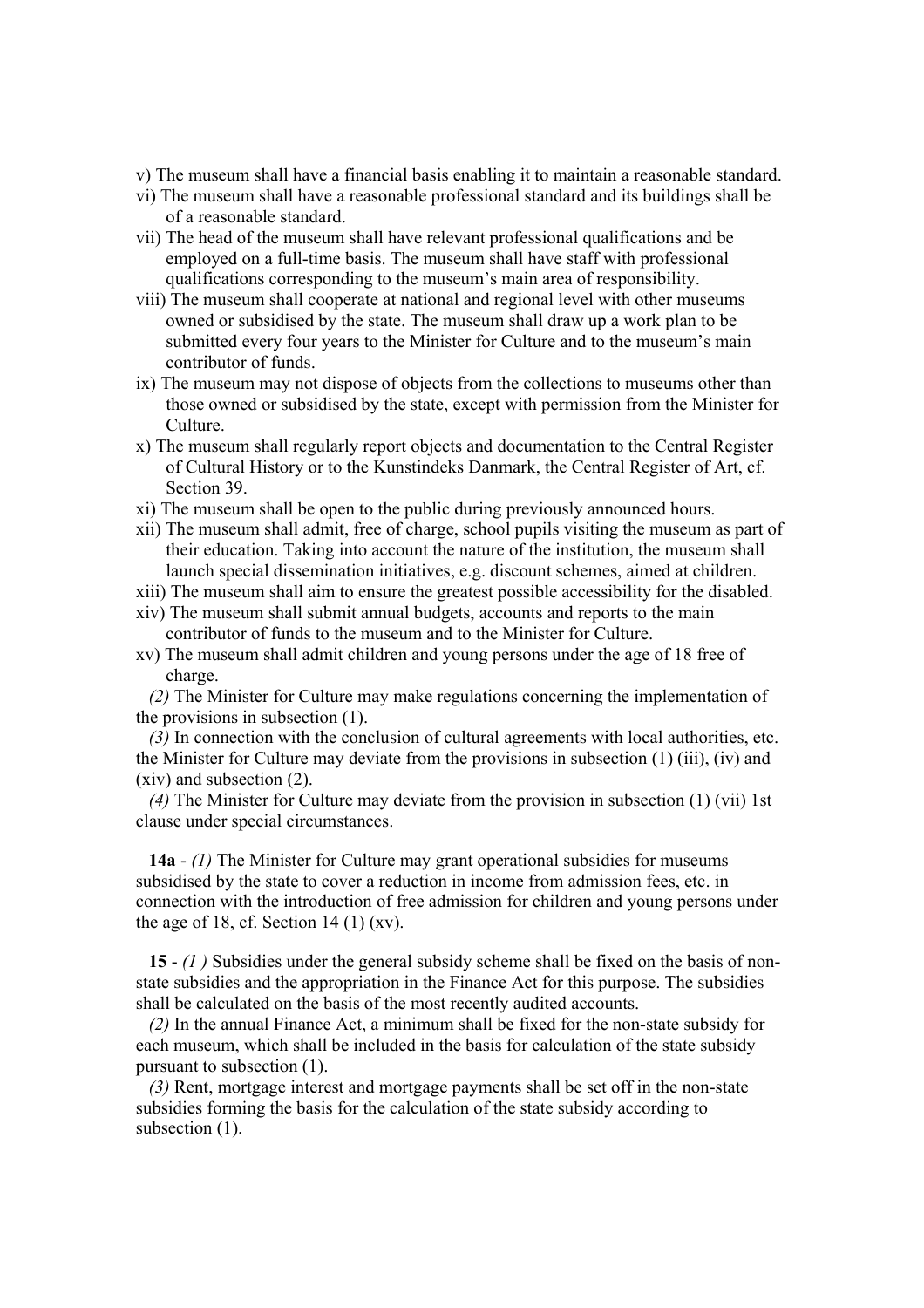*(4)* For each individual museum, the annual Finance Act shall fix a maximum non-state subsidy, which shall be included in the basis for calculation of the state subsidy according to subsection (1). If the museum is managed jointly by several local authorities, this maximum may be raised so that the state subsidy is equivalent to the sum of the state subsidies that can be released by the individual subsidies from the participating local authorities. If two or more museums subsidised by the state are combined, the maximum may be raised so that the basis for calculation of the state subsidy is equivalent to the sum of non-state subsidies to each of the relevant museums subsidised by the state.

*(5)* The Minister for Culture may consent to the state subsidy being calculated on the basis of non-state subsidies below the minimum fixed under subsection (2), provided extraordinary circumstances call for such a decision.

*(6)* The Minister for Culture may make regulations concerning the calculation of subsidies, including regulations concerning joint operation by several local authorities.

*(7)* In connection with the conclusion of cultural agreements with local authorities, etc., the Minister for Culture may deviate from the provisions in subsections (1)-(6).

**15a** - *(1)* The Minister for Culture may, for a transitional period, grant special operational subsidies to museums subsidised by the state which previously received subsidies from counties.

*(2)* The Minister for Culture may, for a transitional period, make regulations concerning the calculation of state subsidies to museums subsidised by the state which were previously covered by joint local authority operating agreements.

*(3)* In connection with the conclusion of cultural agreements with local authorities, etc. the Minister for Culture may deviate from the provisions in subsections (1)-(2).

**16** - *(1 )* The Minister for Culture may grant a special operating subsidy for museums subsidised by the state that carry out tasks of special importance, including being responsible for a specialist professional area.

*(2)* The Minister for Culture may grant subsidies for joint tasks, acquisitions and other museum activities.

*(3)* The Minister for Culture may grant subsidies for the development of the museum field.

*(4)* The Minister for Culture may make regulations on submitting and considering applications, granting subsidies and determining conditions for the use of subsidies, etc. in respect of subsidies pursuant to subsections (1)-(3).

*(5)* In connection with the conclusion of cultural agreements with local authorities, etc. the Minister for Culture may deviate from the provisions in subsections (1)-(3).

**16a** - *(1)* The Minister for Culture may, for a transitional period, grant operating subsidies for the conservation centres, etc. which were previously financed by the counties.

*(2)* In connection with the conclusion of cultural agreements with local authorities, etc. the Minister for Culture may deviate from the provision in subsection (1).

**17** - *(1 )* If a museum subsidised by the state discontinues its activities, the Minister for Culture shall decide on the future of the museum's collections after negotiation with the main contributor of funds.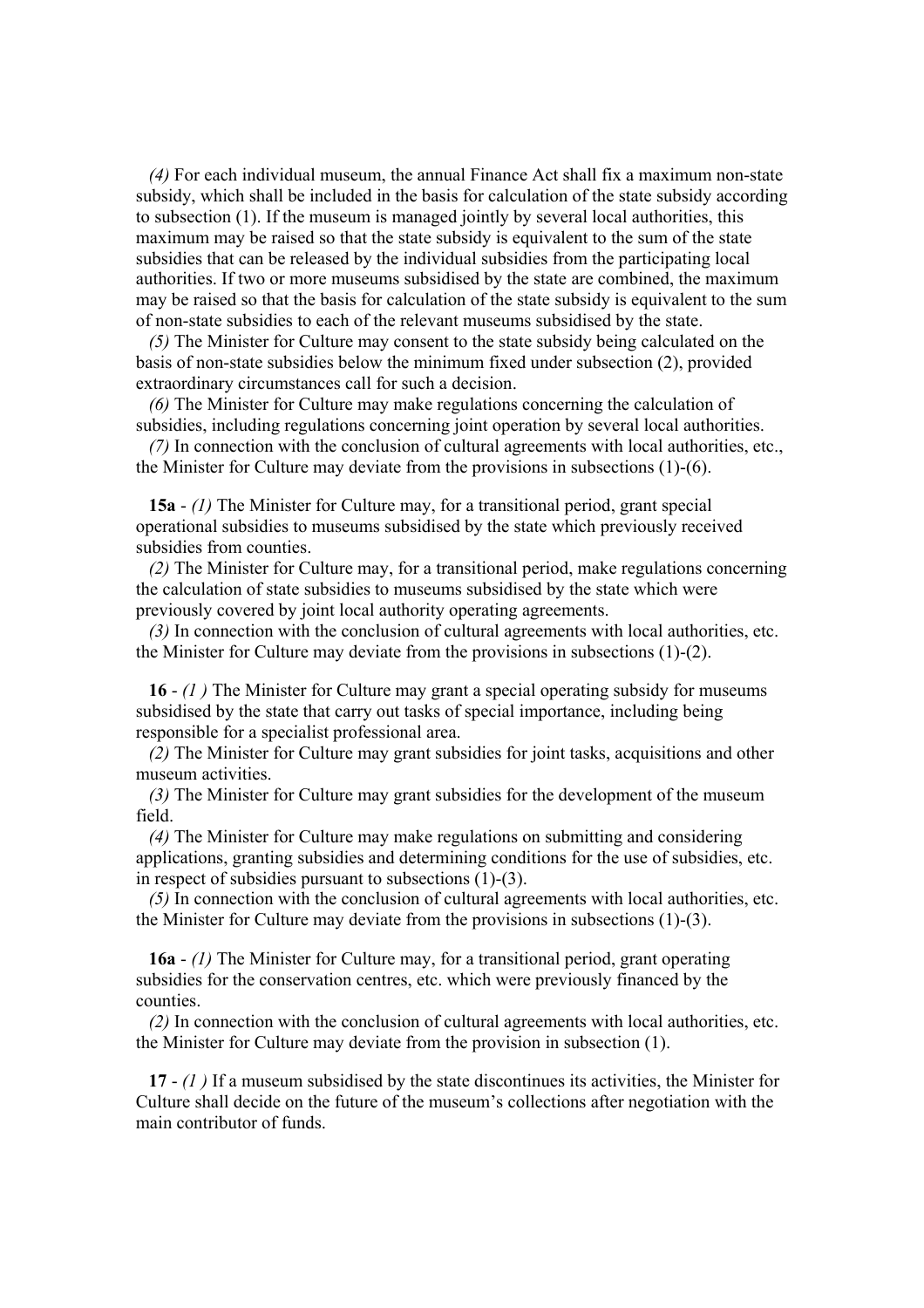*(2)* If the statutes of the museum are contrary to the provision in subsection (1), this shall be approved by the Minister for Culture.

#### Part 7

#### Museum Councils

**18** - *(1 )* One or several local authorities may jointly set up a local Museum Council.

*(2)* A local Museum Council coordinates and promotes the activities of the museums in the local area.

*(3)* The Minister for Culture may grant subsidies to local Museum Councils.

**19** (Repealed).

**20** (Repealed).

**20a** (Repealed).

**21** (Repealed).

**22** (Repealed).

#### Part 8

Safeguarding the cultural and natural heritage in connection with the physical planning and preparation of construction work, agriculture and forestry activities, etc., including archaeological and natural-history investigation tasks in relation thereto

**23** - *(1 )* The Minister for Culture and the museums owned or subsidised by the state shall promote the preservation of significant assets through cooperation with the planning and conservation authorities.

*(2)* The planning authorities shall involve the relevant cultural heritage museum owned or subsidised by the state when preparing a structure plan or local plan affecting assets worthy of preservation.

*(3)* The museums shall exercise control of archives and records in the consultation phase for published planning material and, with a view to ensuring that the planning material takes into account the presence of significant assets worthy of preservation, they may carry out investigation and documentation tasks within their areas of responsibility.

*(4)* The Minister for Culture shall inform the planning authorities of the presence of significant assets worthy of preservation that are of importance to planning.

**23a** - *(1)* One or several local authorities may jointly set up a local Cultural Environment Council.

*(2)* The local Cultural Environment Council advises public authorities with a view to supporting cultural heritage and values relating to buildings and structures in the local physical planning.

*(3)* The Minister for Culture may grant subsidies to local Cultural Environment Councils.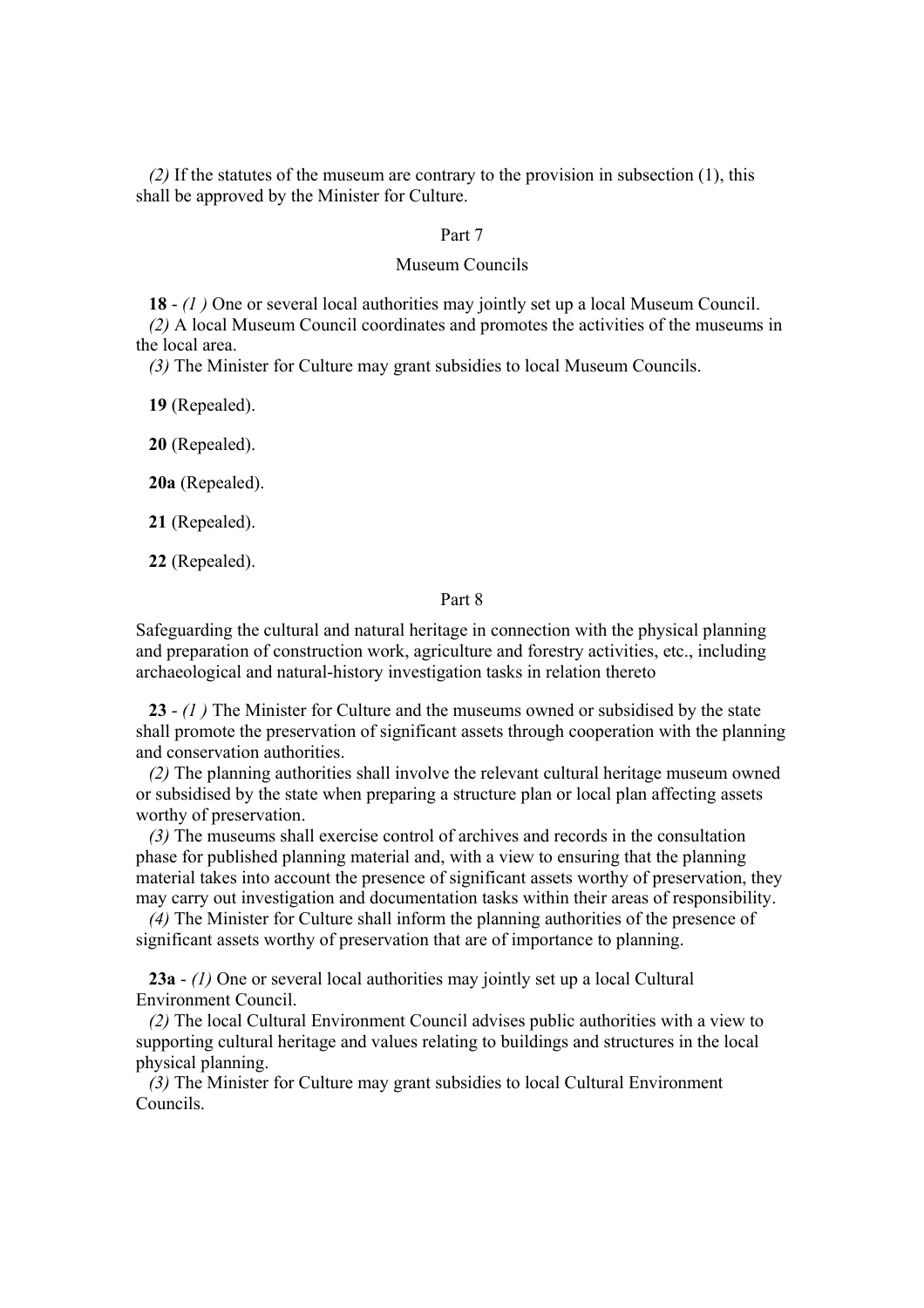**24** - *(1 )* The local council shall inform the cultural heritage museum concerned no later than at the time of granting a building permit, a permit to extract raw materials or an exemption from the rules on preservation of ancient relics or monuments under the Protection of Nature Act.

*(2)* When granting a building permit the local council shall inform the applicant of the contents of Sections 25-27 of this Act.

*(3)* The local council shall inform the cultural heritage museum concerned of applications received for demolition or other building projects which will entail significant changes in the use or function of buildings, settlements or other cultural heritage.

**25** - *(1 )* Prior to initiating work, the client or the person at whose expense construction work, agriculture and forestry activities are to be carried out on land may request a statement from the cultural heritage museum concerned.

*(2)* Upon receiving a request, the museum issues a statement assessing whether the work in question involves a risk of damaging significant ancient relics or monuments. If such a risk is stated to exist, the matter shall be submitted to the Minister for Culture. The statement in question shall also indicate the need for an archaeological investigation, etc., cf. Section 27 (3)-(10).

*(3)* The museum forwards its statement to the client or the person at whose expense the construction work, agriculture and forestry activities are to be carried out no later than four weeks after receipt of the request. Should the scope of the construction work, agriculture and forestry activities render it necessary to conduct major preliminary investigations, cf. Section 26 (2), this time limit may be extended to six weeks.

**26** - *(1 )* The cultural heritage museum shall defray the costs for control of archives and records and any minor preliminary investigation required as a basis for the statement from the museum, cf. Section 25.

*(2)* If a major preliminary investigation is to be conducted, the costs shall be defrayed by the person at whose expense the construction work, agriculture and forestry activities are to be carried out. The work can only be initiated with the approval of that person. In special circumstances, the Minister for Culture may grant a subsidy for such preliminary investigation. If the reason for the preliminary investigation is erosion-control activities or activities in relation to cultivation of ordinary agricultural crops or in relation to general forestry, the costs for the preliminary investigation shall be defrayed by the Minister for Culture. In cases where operations are managed by a state or local authority, the costs shall be defrayed by that authority, however.

*(3)* The Minister for Culture may make regulations concerning the preliminary investigations conducted by the museums pursuant to subsections (1) and (2).

**27** - *(1 )* The archaeological cultural heritage includes traces of human activities left from earlier ages, i.e. structures, constructions, groups of buildings, settlements, graves, burial places, movable objects and monuments and the context in which these traces are placed.

*(2)* If traces of ancient relics or monuments are found during construction work, agriculture and forestry activities, the work must be suspended to the extent that it affects the ancient relic or monument. The Minister for Culture or the nearest cultural heritage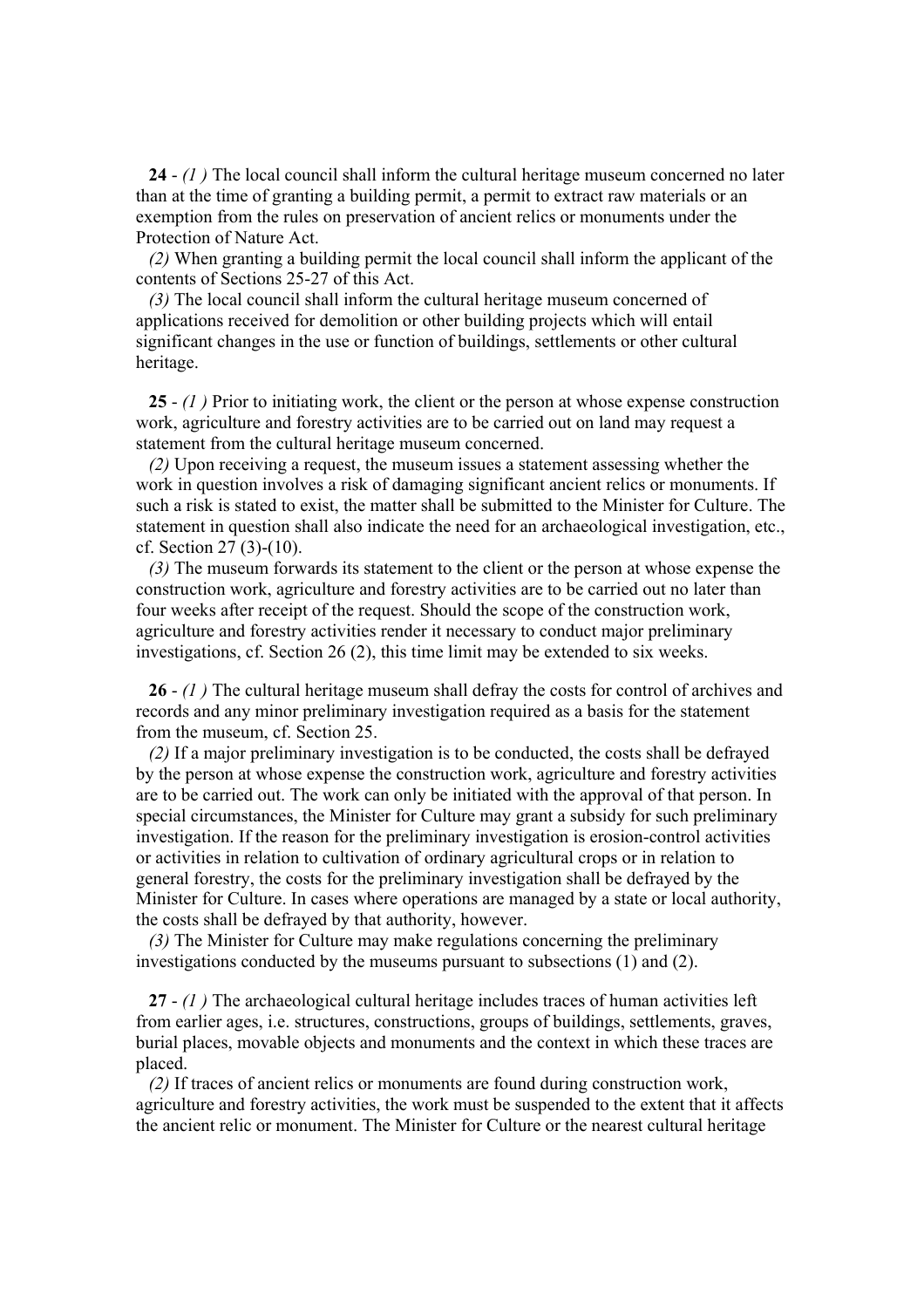museum owned or subsidised by the state shall immediately be notified of the ancient relic or monument. At the request of the Minister for Culture or the cultural heritage museum concerned, objects found that are not treasure trove, cf. Section 30 (1), shall be handed in to the relevant museum owned or subsidised by the state to be included in its collection.

*(3)* At the earliest opportunity, the Minister for Culture shall decide whether the work is to continue or to be suspended until an archaeological investigation has taken place, or until the issue of acquisition pursuant to subsection (8) has been settled. No later than one year after receipt of the notification the work may be resumed, unless the Minister for Culture has recommended acquisition of the ancient relic or monument pursuant to subsection (8).

*(4)* The costs of the archaeological investigation shall be defrayed by the person at whose expense the construction work, agriculture and forestry activities are to be carried out.

*(5)* However, the costs shall be defrayed by the Minister for Culture, if

- i) the reason for the investigation is erosion or erosion-control activities, or activities in relation to cultivation of ordinary agricultural crops or in relation to general forestry, unless operations are managed by a state or local authority, in which case the costs shall be defrayed by that authority,
- ii) the cultural heritage museum in its statement pursuant to Section 25 has stated that the construction work, agriculture and forestry activities shall not involve a risk of damage to significant ancient relics or monuments, or
- iii) the ancient relic or monument is scheduled pursuant to the Protection of Nature Act or acquired with a view to preserving it on site pursuant to subsection (8).

*(6)* In special circumstances, the Minister for Culture may grant a subsidy for costs for archaeological investigations conducted pursuant to subsection (3), cf. subsection (4).

*(7)* Losses incurred by private landowners due to cessation of activities during the investigation, or until the issue of acquisition pursuant to subsection (8) has been finally settled, shall be compensated by the Minister for Culture. If agreement cannot be reached on the size of the compensation, it shall be determined by the appraisal commission mentioned in the Protection of Nature Act.

*(8)* If the Minister for Culture finds that the ancient relic or monument concerned should be preserved for posterity on site, the Minister for Culture may acquire the ancient relic or monument and any surrounding land. Such acquisition may take place through expropriation pursuant to the provisions of the Procedure for Expropriation of Real Estate Act.

*(9)* The Minister for Culture, or a person authorised by the Minister, may at any time claim access without a court order to places where construction work, agriculture and forestry activities are being carried out and where such finds as referred to in subsection (1) have appeared or are likely to appear during the work. Identification shall be produced on request. The police shall render the necessary assistance to enforce this right of access.

*(10)* The Minister for Culture may make regulations concerning the archaeological investigation activities pursuant to subsection (3) and the implementation of the provisions in subsections (4)-(6).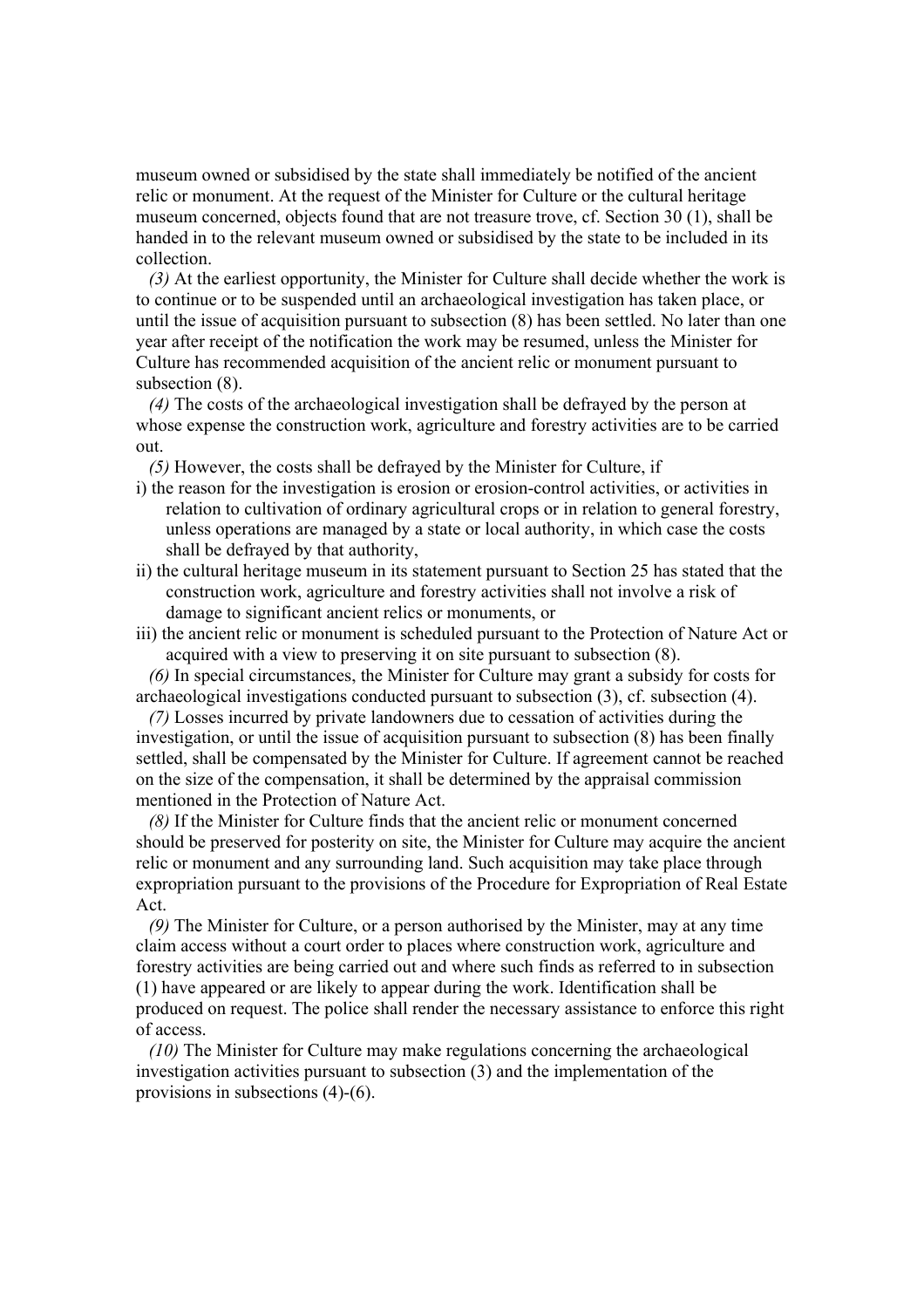**28** - *(1 )* Any person who finds an ancient relic or monument, including shipwrecks, cargo or parts of such wrecks, which must be assumed lost more than 100 years ago, in watercourses, in lakes, in territorial waters or on the continental shelf, but not beyond 24 nautical miles from the base lines from which the width of outer territorial waters is measured, shall immediately notify the Minister for Culture.

*(2)* Objects to which subsection (1) applies shall belong to the state, unless any person proves to be the rightful owner.

*(3)* The Minister for Culture may decide on archaeological investigations of objects belonging to the state.

*(4)* Under special circumstances, the Minister for Culture may disregard the age criterion in subsection (1) in connection with archaeological investigations pursuant to subsection  $(3)$ .

*(5)* Any person who recovers an object belonging to the state, and any person who gains possession of such an object, shall immediately deliver it to the Minister for Culture. The Minister for Culture shall distribute such objects among relevant museums. The person who has recovered the object cannot claim salvage money, but the Minister for Culture may pay a reward to the person concerned.

*(6)* Notwithstanding the provisions in subsection (1), the following provisions in the legislation on stranding of wreckage relating to the salvaging of wreckage or other objects from the seabed shall apply:

i) the provisions concerning persons entitled to recover objects, including the provisions relating to prior permission,

ii) the provisions concerning reporting of recovered objects, and

iii) the provisions concerning summoning of the owner of the recovered objects.

**28a** - *(1)* Finds of ancient relics or monuments, including shipwrecks, cargo or parts of such wrecks, which must be assumed lost more than 100 years ago, on the deep seabed, cf. subsection (2), by Danish citizens or by a vessel registered in Denmark belong to the Danish State unless other countries or private persons prove ownership.

*(2)* The deep seabed shall mean the seabed and its subsoil extending beyond the limits of national jurisdiction.

*(3)* Finds pursuant to subsection (1) shall immediately be reported to the Minister for Culture.

*(4)* It is prohibited to alter the state of underwater cultural heritage, cf. subsection (1), that belongs to the Danish state, Danish citizens or legal persons resident in Denmark without the permission of the Minister for Culture. Danish citizens and legal persons resident in Denmark may not alter underwater cultural heritage, cf. subsection (1), that belongs to others without the permission of such persons.

*(5)* Any person who recovers an object belonging to the state, cf. subsection (1), and any person who gains possession of such an object, shall immediately deliver it to the Minister for Culture. The person who has recovered the object cannot claim salvage money.

*(6)* The Minister for Culture may decide that ancient relics or monuments, including shipwrecks, cargo or parts of such wrecks which were lost less than 100 years ago, shall be covered by the provision in subsection (1).

*(7)* The Minister for Culture may make regulations on the matters referred to in subsections (3)-(6).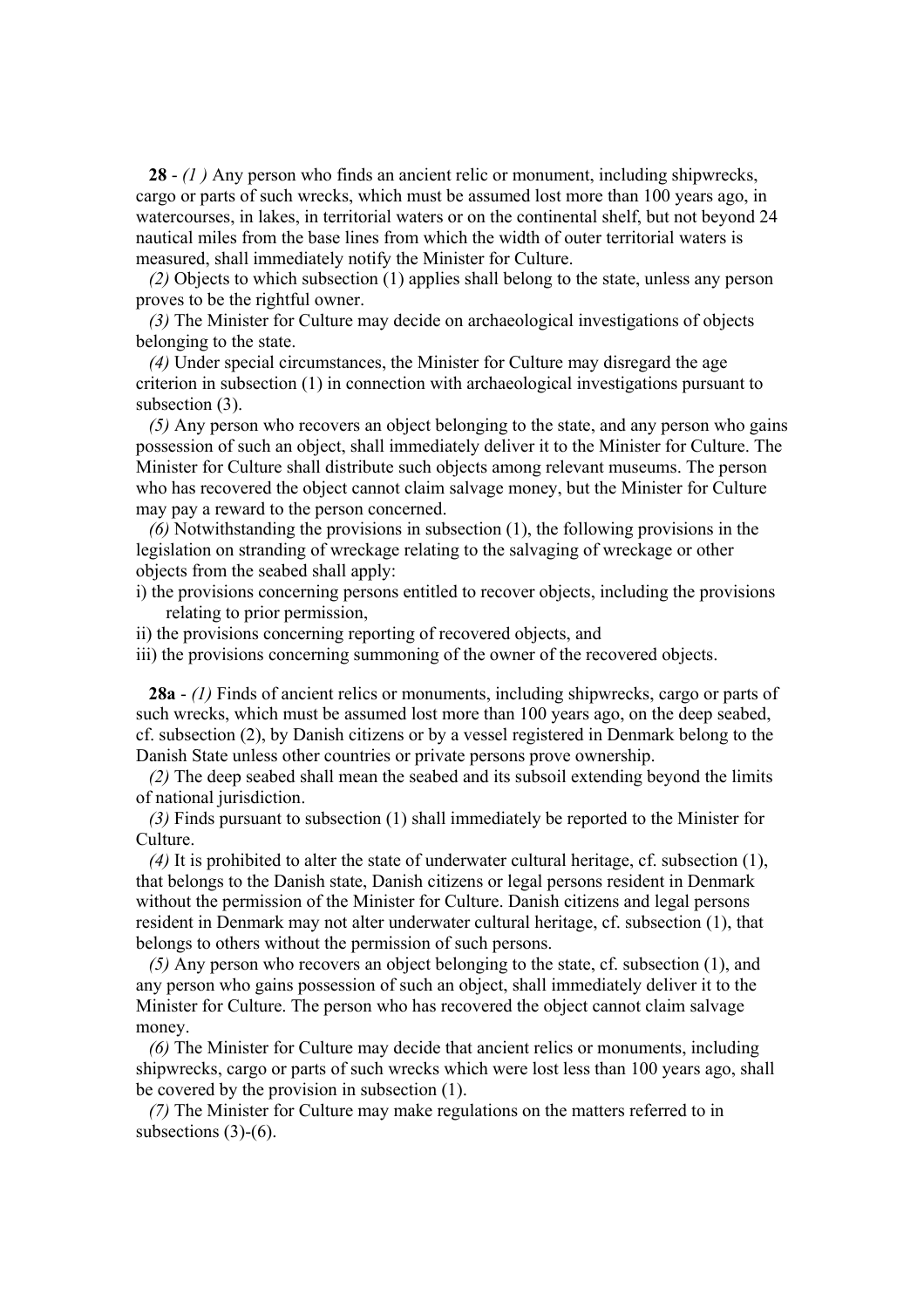**29** - *(1 )* If an object of natural history unusual to the location in question is found during construction work, agriculture and forestry activities, extraction of raw materials or quarry work, the work shall be suspended in so far as it affects the object. The find shall immediately be reported to the Minister for Culture or the nearest natural history museum owned or subsidised by the state. At the request of the Minister for Culture or the cultural heritage museum concerned, objects found which are not fossil trove, cf. Section 31, shall be handed in to the relevant museum owned or subsidised by the state to be included in its collection.

*(2)* At the earliest opportunity, the Minister for Culture shall decide whether the work is to continue or to be suspended until an investigation has taken place. Such an investigation shall take place as soon as possible. The costs for the investigation shall be defrayed by the Minister for Culture. In cases where the construction work, agriculture and forestry activities are being carried out for a state or local authority, the costs shall be defrayed by that authority, however.

*(3)* Losses incurred by private landowners due to cessation of activities during the investigation shall be compensated by the Minister for Culture pursuant to the provisions in Section 27 (7).

*(4)* The Minister for Culture, or a person authorised by the latter, may at any time claim access without a court order to places where construction work, agriculture and forestry activities are being carried out and where such objects as referred to in subsection (1) have appeared or are likely to appear during the work. Identification shall be produced on request. The police shall render the necessary assistance to enforce this right of access.

*(5)* The Minister for Culture may make regulations concerning natural history investigations pursuant to subsection (2).

#### Part 8a

Preservation of walls of stone and earth and ancient relics or monuments

#### Walls of stone and earth

**29a** - *(1)* It is prohibited to alter the state of walls of stone and earth and the like.

*(2)* Where walls of stone and earth and the like are protected as ancient relics and monuments, only the provisions on ancient relics or monuments shall apply, cf. Sections 29e and 29f.

**29b** - *(1)* The Minister for Culture may make regulations to the effect that the provisions in Section 29a (1) shall not apply to specific categories of walls of stone and earth and the like.

*(2)* The Minister for Culture may make regulations to the effect that Section 29a shall not apply to dikes and seawalls, breakwaters, jetties and other structures that require a permit pursuant to the Protection of Coasts Act.

**29c** - *(1)* The Minister for Culture may make regulations for the purpose of defining and delimiting walls of stone and earth referred to in Section 29a (1).

**29d** - *(1)* The Minister for Culture may make regulations relating to the registration of the walls of stone and earth referred to in Section 29 a (1).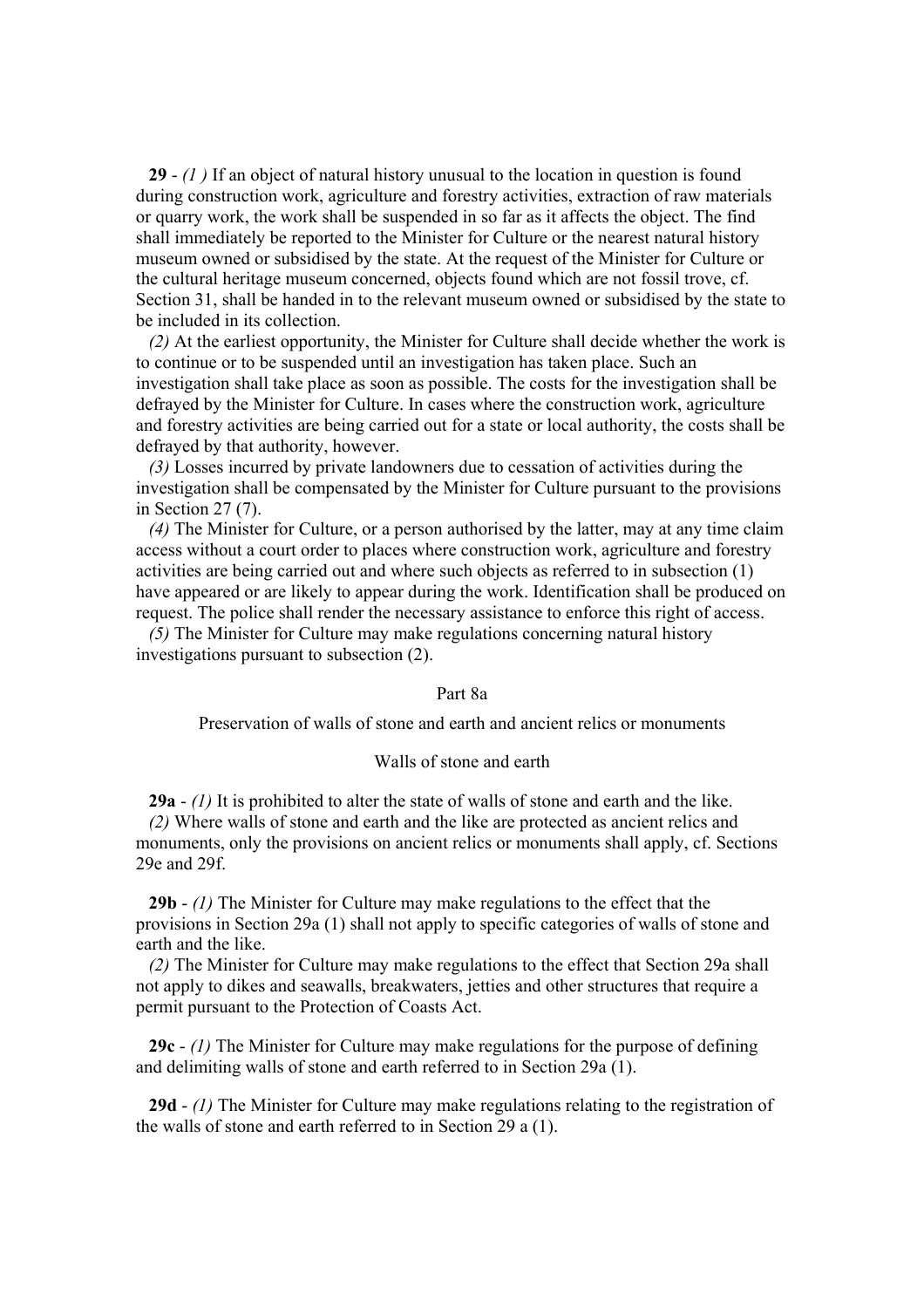#### Ancient relics or monuments

**29e** - *(1)* It is prohibited to alter the state of ancient relics or monuments. Parcelling out, land registration or transfer of ownership of land whereby new boundaries are established through ancient relics or monuments is also prohibited.

*(2)* The types of ancient relics or monuments protected pursuant to subsection (1) are listed in the Annex to this Act.

*(3)* Certain types of ancient relics or monuments as listed in the Annex to this Act are subject to the protection provided by subsection (1) only when the owner has received notification of their presence from the Minister for Culture. For ancient relics or monuments that are under the ground surface or under buildings, the Minister for Culture may determine, when making this notification, that the protection provided pursuant to subsection (1) shall be extended to the boundary of the property.

*(4)* The Minister for Culture shall state on request which protected ancient relics or monuments are located on a property and the area they occupy.

*(5)* The Minister for Culture may have a notice made pursuant to subsection (3) on the presence of an ancient relic or monument to be registered in the Land Register in respect of the property concerned.

**29f** - *(1)* Soil treatment, the application of fertilizer and planting are prohibited on ancient relics or monuments and within a distance of 2 m from them. The use of metal detectors is also prohibited.

**29g** - *(1)* It is prohibited to alter the state of ancient relics or monuments on the seabed, if they are located in territorial waters or on the continental shelf, but not beyond 24 nautical miles from the base lines from which the width of the outer territorial waters is measured.

*(2)* It is prohibited to alter the state of wrecks of ships or cargo which must be assumed lost more than 100 years ago, if they are located in the areas referred to in subsection (1) or in watercourses or lakes.

*(3)* The Minister for Culture may determine that wrecks of ships or other vessels lost less than 100 years ago shall be subject to the provision in subsection (2).

*(4)* In connection with construction work or an activity on the seabed the Minister for Culture may demand that the person responsible for the construction work or activity conduct a marine archaeological preliminary investigation.

**29h** - *(1)* If traces of ancient relics or monuments or wrecks subject to Section 29g (1) and (2) are found during construction work or an activity on the seabed, the Minister for Culture shall be notified of the find pursuant to the provisions in Section 28, and the work shall be suspended.

*(2)* Within four weeks of the notification, the Minister for Culture shall decide whether the work is to continue or to be suspended until a marine archaeological investigation has taken place. A marine archaeological investigation shall be conducted as soon as possible. Conditions for resuming the work may be specified.

*(3)* The costs for investigating and possibly securing the ancient relic or monument or wreck found shall be defrayed by the person responsible for the construction work or activity.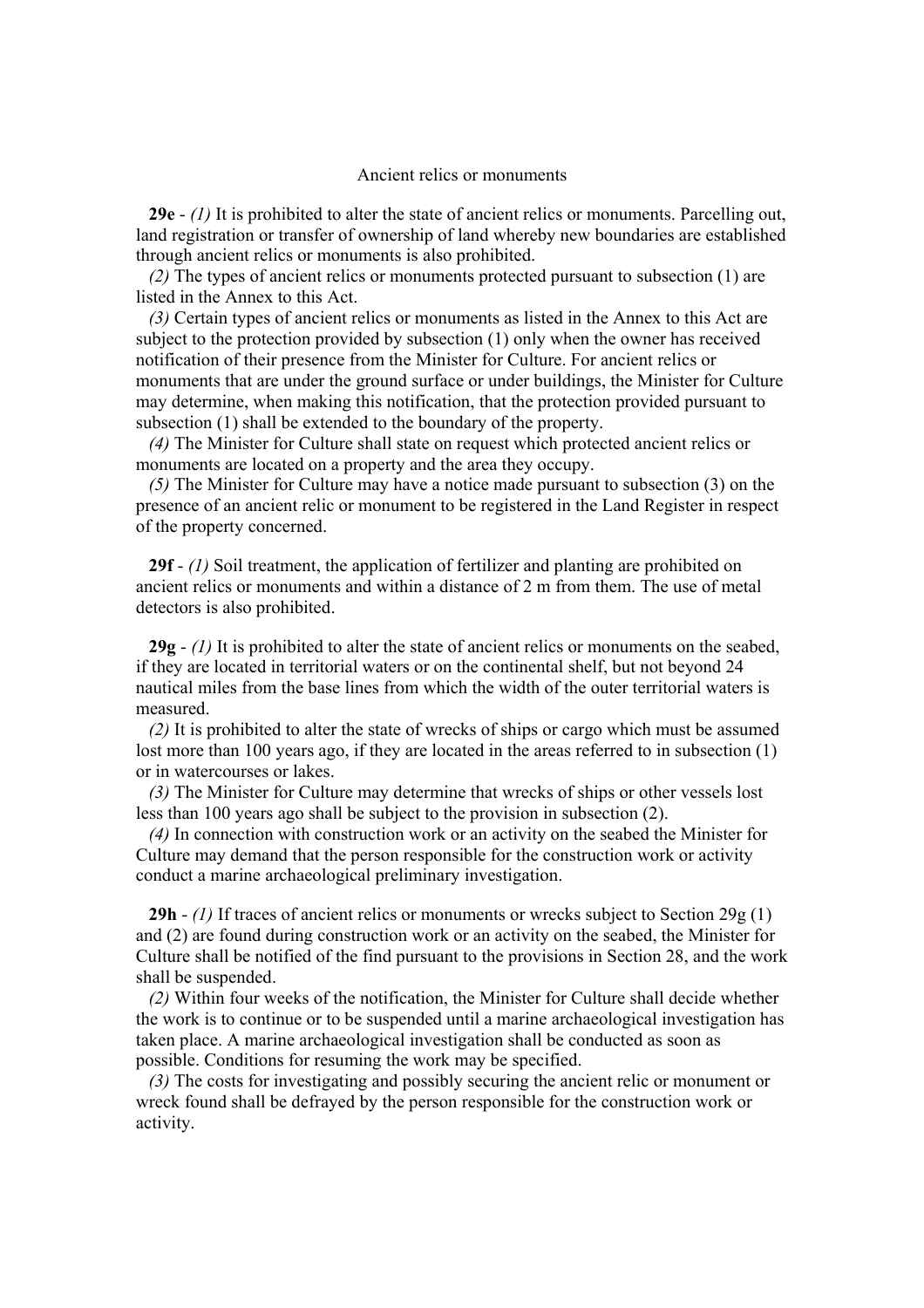Management of ancient relics or monuments and walls of stone and earth

**29i** - *(1)* Local authorities that own walls that are covered by the provision in Section 29a (1) and ancient relics or monuments that are covered by the provisions in Sections 29e and 29f shall manage these walls and ancient relics or monuments.

*(2)* The Minister for Culture may make regulations concerning the management of ancient relics or monuments.

#### Exemptions, etc.

**29j** - *(1)* In special circumstances, the Minister for Culture may grant exemptions from the provisions in Section 29e (1), Section 29f and Section 29g (1) and (2). When an exemption from Section 29e (1) is granted, conditions may be imposed, including that an archaeological investigation be conducted at the applicant's expense. When an exemption from Section 29g (1) or (2) is granted, conditions may be imposed, including that a marine archaeological investigation be conducted at the applicant's expense.

*(2)* In special circumstances, the local council may grant exemptions from the provision in Section 29a (1).

**29k** - *(1)* Conditions associated with a permit shall be binding on owners and holders of other rights in the property, regardless of when the right was established. At the applicant's expense, the authority shall have conditions of permanent interest registered in the Land Register in respect of the property concerned.

*(2)* A permit shall lapse if it is not used within three years after it was granted or has not been used for three consecutive years.

#### Other administrative provisions

**29l** - *(1)* The Minister for Culture may decide to assume the powers of the local council in accordance with this Part in cases that affect the statutory tasks of other authorities or are of major significance.

*(2)* The Minister for Culture may make regulations on the administration by the local council of Section 29j (2).

**29m** - *(1)* The Minister for Culture may require the local council to produce information, including maps, to be used in the assessment of matters covered by this Part. The information may be required to be provided in a specific form.

#### International obligations

**29n** - *(1)* The Minister for Culture may make any regulations necessary for the application in Denmark of the European Community's regulations in respect of matters covered by this Part.

#### Supervision

**29o** - *(1)* The Minister for Culture shall ensure that the provisions in this Part and the regulations issued pursuant to these provisions are observed.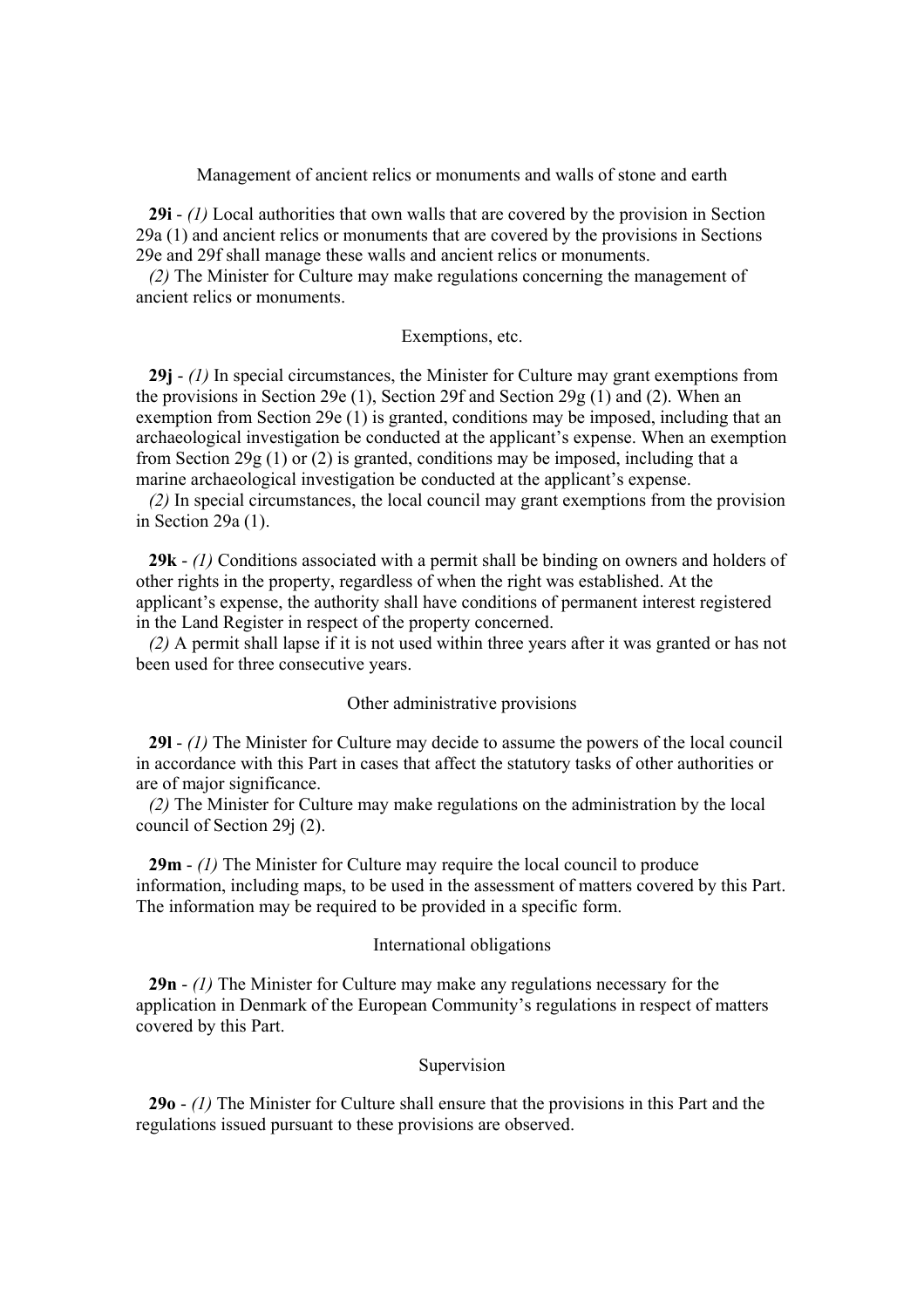*(2)* The Minister for Culture may decide that such supervision be performed by another authority.

*(3)* The Minister for Culture shall ensure that orders and injunctions pursuant to this Part are observed, and ensure compliance with the conditions specified in permits.

*(4)* The Minister for Culture shall cause unlawful circumstances to be made legal, unless they are immaterial.

*(5)* The Minister for Culture may make regulations concerning the performance of the supervision.

**29p** - *(1)* Any current owner or user of a property shall be obliged to make legal any unlawful circumstances.

*(2)* The supervisory authority, cf. Section 29o, may have an order to make legal any unlawful circumstances registered in the Land Register in respect of the property concerned at the owner's expense. When the matter has been rectified, the authority shall have the order cancelled from the Land Register.

*(3)* If a court order to rectify unlawful circumstances is not complied with within the time limit and the collection of default fines cannot be assumed to result in compliance with the court order, the supervisory authority may take the necessary steps to rectify the matter at the expense of the person so obliged.

*(4)* If unlawful circumstances present a risk to the maintenance of the state of walls of stone and earth and the like and of ancient relics or monuments that are protected pursuant to this Part, and an order to rectify the matter is not complied with within the time limit, the supervisory authority may cause the necessary work to be carried out immediately at the expense of the person so obliged. The police shall render the necessary assistance in this connection.

**29q** - *(1)* The Minister for Culture may cause ancient relics or monuments to be repaired if this does not put the owner or user of the property to expense, cf. subsections  $(2)$  and  $(3)$ , however.

*(2)* If an ancient relic or monument is damaged, altered or moved, the Minister for Culture may order the owner or user to restore it to its former condition and to take the measures necessary to prevent new damage. Failure to comply with an order within the time limit may cause the Minister for Culture to have the work carried out immediately at the expense of the person so obliged.

*(3)* If the Minister for Culture finds that restoration pursuant to subsection (2) cannot be carried out properly by the owner or user, the Minister may carry out restoration at the owner's or the user's expense.

*(4)* The provisions in subsections (2) and (3) are not applicable if the owner and user prove that the damage is not due to any error or negligence on their part.

**29r** - *(1)* The authorities referred to in this Part or persons so authorised by those authorities shall have access without a court order to public and private properties in order to exercise the powers vested in them pursuant to this Part, including to conduct the investigations of importance for this Part. The same shall apply to localities which are wholly or partly used for commercial purposes. Identification shall be produced on request.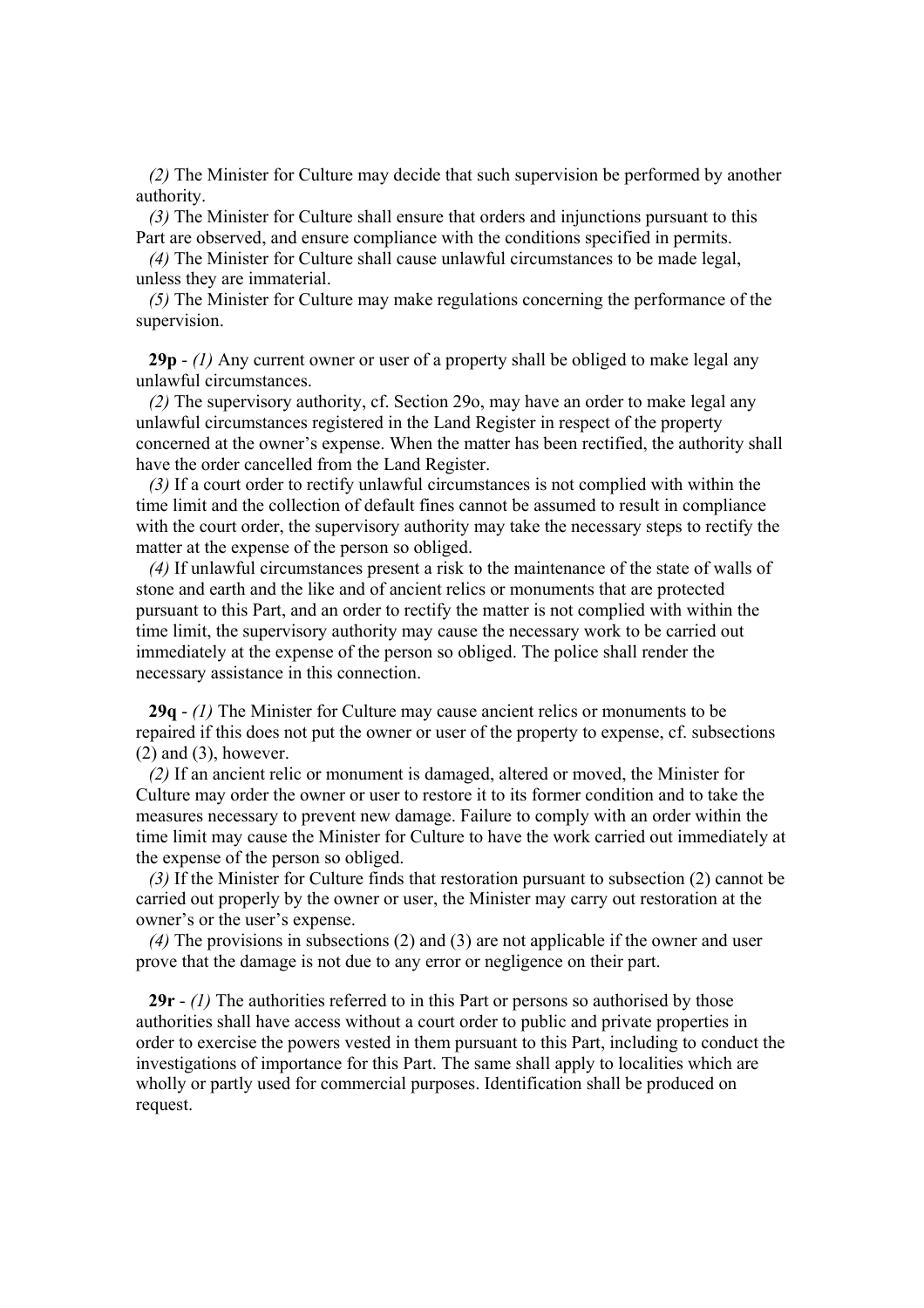*(2)* The police shall render the necessary assistance to enforce this right of access pursuant to subsection (1).

**29s** (Repealed).

#### Complaints

**29t** - *(1)* Complaints about the decisions of local councils pursuant to this Part or the regulations issued pursuant to this Part may be filed with the Nature Protection Board of Appeal pursuant to the provisions in this Part.

*(2)* Complaints about the decisions of the Minister for Culture pursuant to Section 29h (2) and Section 29q (2) 1st clause may be filed with the Nature Protection Board of Appeal pursuant to the provisions in this Part. Complaints about decisions pursuant to Section 29j (1) may also be filed with the Nature Protection Board of Appeal in so far as exemptions from the provisions in Section 29e (1) 1st clause and Section 29g (1) and (2) are concerned, except permits for archaeological investigations of ancient relics or monuments and historical shipwrecks. Complaints about other decisions pursuant to this Part cannot be filed with another administrative authority.

*(3)* The Minister for Culture may lay down provisions on complaints about decisions made by the Minister according to regulations issued pursuant to this Part. The Minister for Culture may decide that complaints about such decisions may be filed with the Nature Protection Board of Appeal, or that they cannot be filed with another administrative authority.

**29u** - *(1)* The following persons shall be entitled to file complaints:

- i) the addressee of the decision,
- ii) the owner of the property to which the decision refers,
- iii) public authorities,
- iv) local associations and organisations that have a substantial interest in the decision,
- v) national associations and organisations whose main objectives are to protect nature and the environment,
- vi) national associations and organisations whose objectives are to protect substantial recreational interests when the decision relates to such interests.

*(2)* In connection with complaints pursuant to subsection (1) (v), the Nature Protection Board of Appeal may demand that the associations or organisations substantiate their right to complain by forwarding statutes or other documentation.

**29v** - *(1)* The time limit for filing complaints shall be four weeks from the day the decision is communicated. However, if the decision is published, the time limit for filing complaints shall always be calculated from the date of publication. If the time limit for filing complaints expires on a Saturday or public holiday, the time limit shall be extended to the following weekday.

*(2)* Complaints shall be filed in writing with the authority that made the decision. The authority shall forward the complaint to the Nature Protection Board of Appeal, accompanied by the decision concerned and the material that formed the basis for the decision.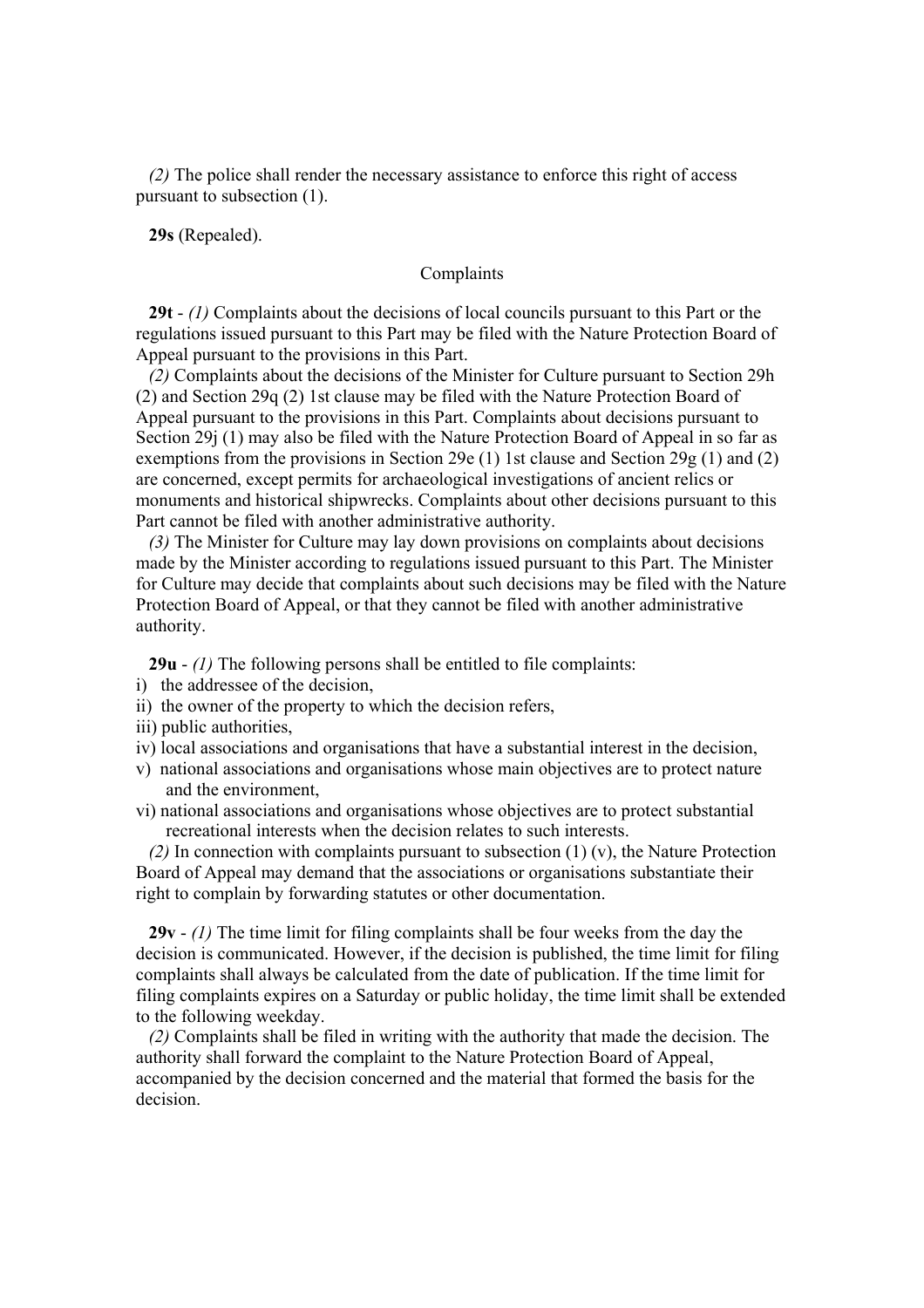*(3)* Permits may not be used until expiry of the time limit for filing complaints. Complaints filed in due time shall stay the decision concerned, unless the appellate authority decides otherwise.

*(4)* The authority shall notify the person entitled to file complaints about decisions made pursuant to this Part or the regulations issued pursuant to this Part.

*(5)* The Minister for Culture may make regulations concerning notification of the persons entitled to file complaints.

#### Legal proceedings

**29x** - *(1)* Legal proceedings to review decisions made pursuant to this Part or the regulations issued pursuant to this Part shall be instituted within six months after the decision has been communicated to the person concerned. However, if the decision has been published, the time limit shall be calculated from the date of publication.

#### Part 9

#### Treasure trove and fossil trove

**30** - *(1 )* Objects of the past, including coins found in Denmark, of which no one can prove to be the rightful owner, shall be treasure trove (*danefæ*) if made of valuable material or being of a special cultural heritage value.

*(2)* Treasure trove shall belong to the state. Any person who finds treasure trove, and any person who gains possession of treasure trove, shall immediately deliver it to the National Museum of Denmark.

*(3)* The National Museum shall pay a reward to the finder. The amount shall be fixed by the National Museum having regard to the value of the material and the rarity of the find as well as to the care with which the finder has safeguarded the find.

*(4)* No treasure trove reward shall be paid to the finder if the treasure trove is found in connection with archaeological investigations that are managed by a museum owned or subsidised by the state or otherwise financed, in whole or in part, by public funds. However, in special circumstances the National Museum may pay a reward to the owner or user of the area in which the investigation takes place.

*(5)* Treasure trove shall be included in the collections of the National Museum, and the Museum may deposit it in other museums owned or subsidised by the state at their request. Where agreement cannot be reached between the National Museum and another museum on the deposit of a new treasure trove find, the Minister for Culture shall decide the matter.

**31** - *(1)* A geological object or a botanical or zoological object of a fossil or subfossil nature or a meteorite found in Denmark is fossil trove (*danekræ*) if the object is of unique scientific or exhibitional value.

*(2)* Fossil trove shall belong to the state. Any person who finds fossil trove, and any person who gains possession of fossil trove, shall immediately deliver it to the Natural History Museum of Denmark, cf. Section 9.

*(3)* The Natural History Museum of Denmark shall pay a reward to the finder. The amount shall be fixed by the Natural History Museum of Denmark having regard to the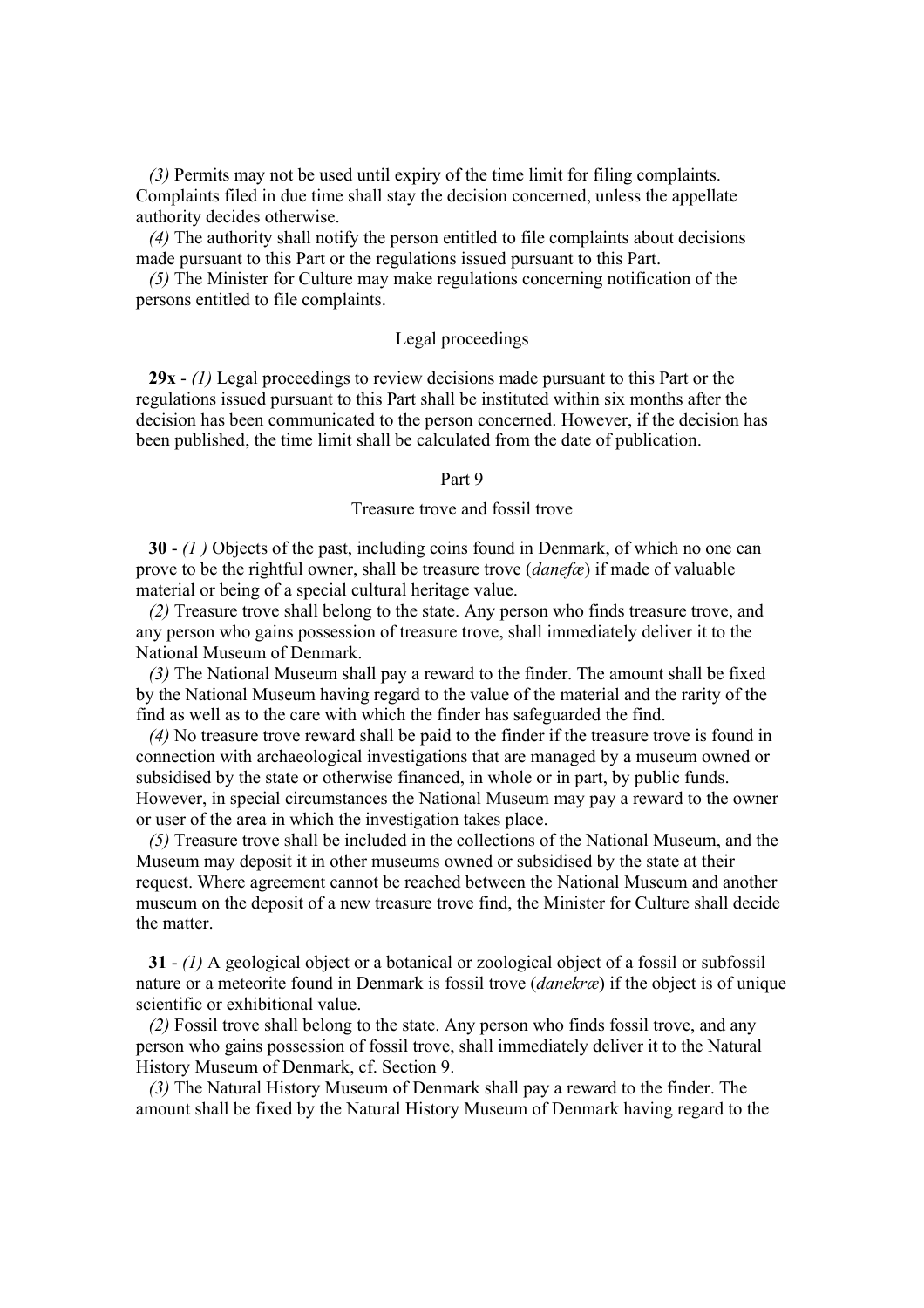value of the material and the rarity of the find as well as to the care with which the finder has safeguarded the find.

*(4)* No fossil trove reward shall be paid to the finder if the fossil trove is found in connection with scientific investigations managed by a museum owned or subsidised by the state or otherwise financed, in whole or in part, by public funds. However, in special circumstances the Natural History Museum of Denmark may pay a reward to the owner or user of the area in which the investigation takes place.

*(5)* The object shall be included in the collections of the Natural History Museum of Denmark, and the Museum may deposit it in other museums owned or subsidised by the state at their request. Where agreement cannot be reached between the Natural History Museum of Denmark and another museum on the deposit of a new fossil trove find, the Minister for Culture shall decide after negotiation with the Minister for Science, Technology and Innovation.

*(6)* These provisions shall not apply to objects introduced to the area with aid from human beings.

#### Part 10

#### Special provisions

**32** - *(1 )* The Minister for Culture may approve that the state assume the insurance risk for works borrowed from Denmark and abroad for major exhibitions of artistic or cultural significance at Danish museums and exhibition sites that are specially approved for this purpose.

*(2)* The Minister for Culture may make regulations in this respect.

**33** - *(1 )* It is prohibited for museums to acquire an object if the object has been exported from another country contrary to the legislation of that country and the matter is subject to an international agreement which has been signed by the country in question and Denmark.

*(2)* Any object acquired contrary to subsection (1) shall be returned in accordance with the international agreement mentioned in subsection (1).

#### Part 11

#### Accounts and auditing

**34** - *(1 )* The Minister for Culture shall make regulations on submitting accounts and performing audits in respect of subsidies granted pursuant to this Act.

*(2)* The Minister for Culture shall make regulations on submitting accounts and the basis for subsidies for museums that are subject to the Ministry of Culture's Conclusion of Cultural Agreements with Local Authorities Act, etc. and the Cultural Tasks of the Regions Act.

**35** - *(1 )* The Minister for Culture may obtain further material from recipients of subsidies for use in connection with a closer review of the accounts by Rigsrevisionen (the National Auditors).

**36** - *(1 )* Subsidies pursuant to this Act may be paid out in advance.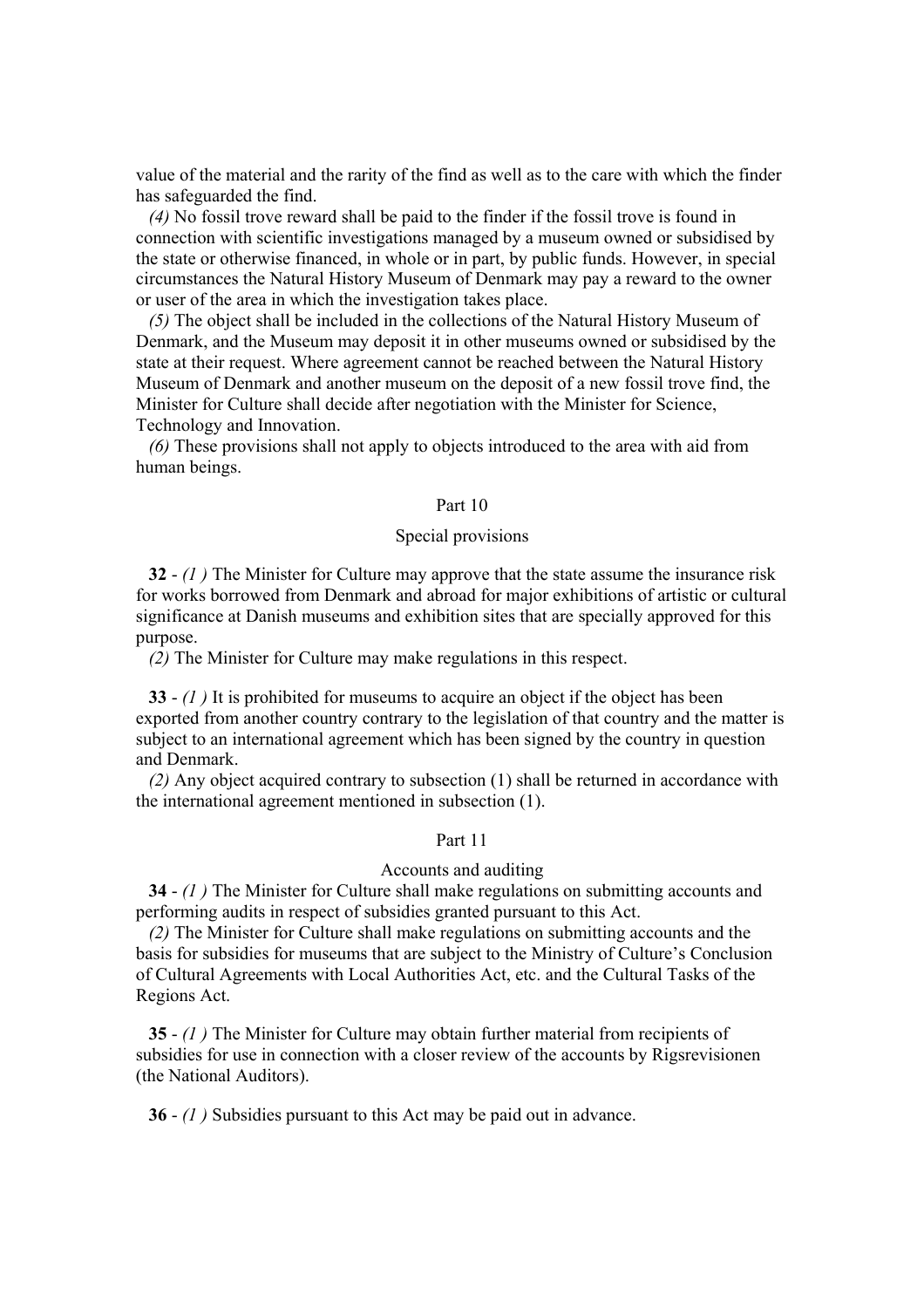**37** - *(1 )* The Minister for Culture may decide that subsidy commitments made shall lapse, and that subsidies already disbursed shall be repaid, if the recipient does not fulfil the conditions for the subsidies or does not carry out the activities presumed.

#### Part 12

#### Administration

**38** - *(1 )* The Minister for Culture may authorise an agency set up under the Ministry of Culture to execute the powers conferred on the Minister for Culture pursuant to this Act.

*(2)* The Minister for Culture may make regulations concerning access to file complaints of decisions made by authority pursuant to subsection (1), including that the decisions cannot be brought before the Minister.

**39** - *(1 )* The Minister for Culture shall keep a Central Register of Cultural Heritage and a Central Register of Art. The Minister for Culture shall make the registers available to the public and to relevant authorities.

#### Part 13

#### Penalty provisions, etc.

**40** - *(1 )* Any person who

i) violates Section 27 (2), Section 28 (1) and (5) 1st clause, Section 28a (3)-(5), Section 29 (1), Section 30 (2) 2nd clause, Section 31 (2) 2nd clause and Section 33 or

ii) disregards a decision pursuant to Section 27 (3) and Section 29 (2) concerning suspension of work

shall incur a fine.

*(2)* Where violation of Section 27 (2), Section 28 (1) and (5) 1st clause, Section 28a (3)- (5), Section 29 (1), Section 30 (2) 2nd clause or Section 31 (2) 2nd clause is intentional and the person in question or others have obtained or sought to obtain a financial advantage, and the violation has furthermore taken place under aggravating circumstances, the penalty may be increased to imprisonment for a period of up to one year.

*(3)* Companies, etc. (legal entities) may be held criminally liable under Part 5 of the Penal Code.

**40a** - *(1)* Unless a higher penalty is required by other legislation, any person who i) violates Section 29a (1), Section 29e (1), Section 29f, Section 29g (1) and (2), Section

- 29h (1) or Section 29p (1),
- ii) fails to comply with injunctions or orders issued pursuant to Section 29o (4) or Section  $29q(2)$ ,
- iii) prevents access to a property contrary to Section 29r (1),
- iv) fails to comply with injunctions or orders issued according to regulations made pursuant to Part 8a,
- v) disregards terms or conditions specified in a permit or approval pursuant to Part 8a or according to regulations made pursuant to Part 8a. shall incur a fine.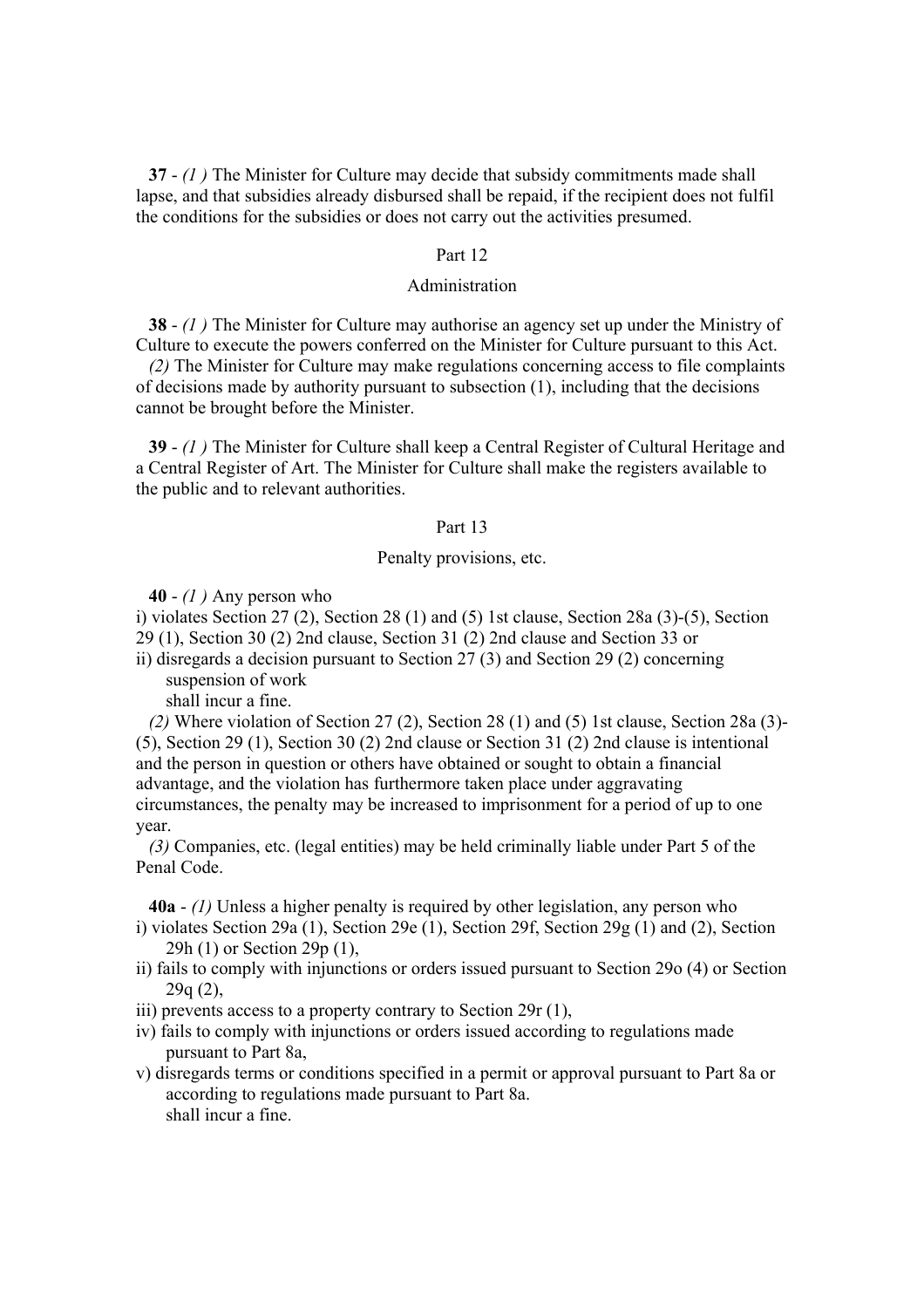*(2)* The penalty may be increased to imprisonment for a period of up to one year for violations committed intentionally or through gross negligence, and if

- i) the violation has caused damage to the interests which Part 8a aims to protect, or if the violation has caused a risk thereof, or
- ii) the person in question or others have obtained or sought to obtain a financial advantage, including in the form of savings.

*(3)* Regulations made pursuant to Part 8a may lay down penalties in the form of fines for violation of provisions of such regulations, or for violation of provisions in regulations comprised by Section 29n. It may also be stipulated that the penalty can be increased to imprisonment for a period of up to one year under circumstances as referred to in subsection (2).

*(4)* Companies, etc. (legal entities) may be held criminally liable under Part 5 of the Penal Code.

*(5)* If returns obtained from a violation are not confiscated, special account shall be taken of the size of such returns, or possible financial gains, cf. subsection 2 (ii), when determining the level of fines, including supplementary fines.

*(6)* The period of limitation for criminal liability is five years for violations, etc. as referred to in subsection (1) and for violation of provisions in regulations made pursuant to Part 8a.

#### Liens, etc.

**40b** - *(1)* Expenses which the authorities may recover under Section 29k (1), Section 29p (2)-(4) and Section 29q (2) and (3) are subject to a lien on the property.

*(2)* If the expenses referred to in subsection (1) are not paid within the time limit, default interest may be charged at a rate of 1.3 per cent per month or fraction of a month from the date of maturity.

#### Part 14

#### Concluding provisions

**41** - *(1)* The Act shall enter into force on 1 January 2002. At the same time the Act on Museums, etc., cf. Consolidated Act no. 739 of 17 July 2000, shall be repealed. Section 27 (4)-(7) of this Act shall take effect on 1 January 2003. Until 1 January 2003 the financing principles previously applying shall be maintained for archaeological investigation tasks, cf. Section 26 (3) of the Act on Museums, etc., cf. Consolidated Act no. 739 of 17 July 2000.

**42** - *(1 )* This Act shall not entail any changes to the special rules applying to the Royal Danish Collection at Rosenborg.

**43** (Repealed).

**44** (Omitted).

**45** - *(1 )* This Act shall not apply to the Faroe Islands and Greenland.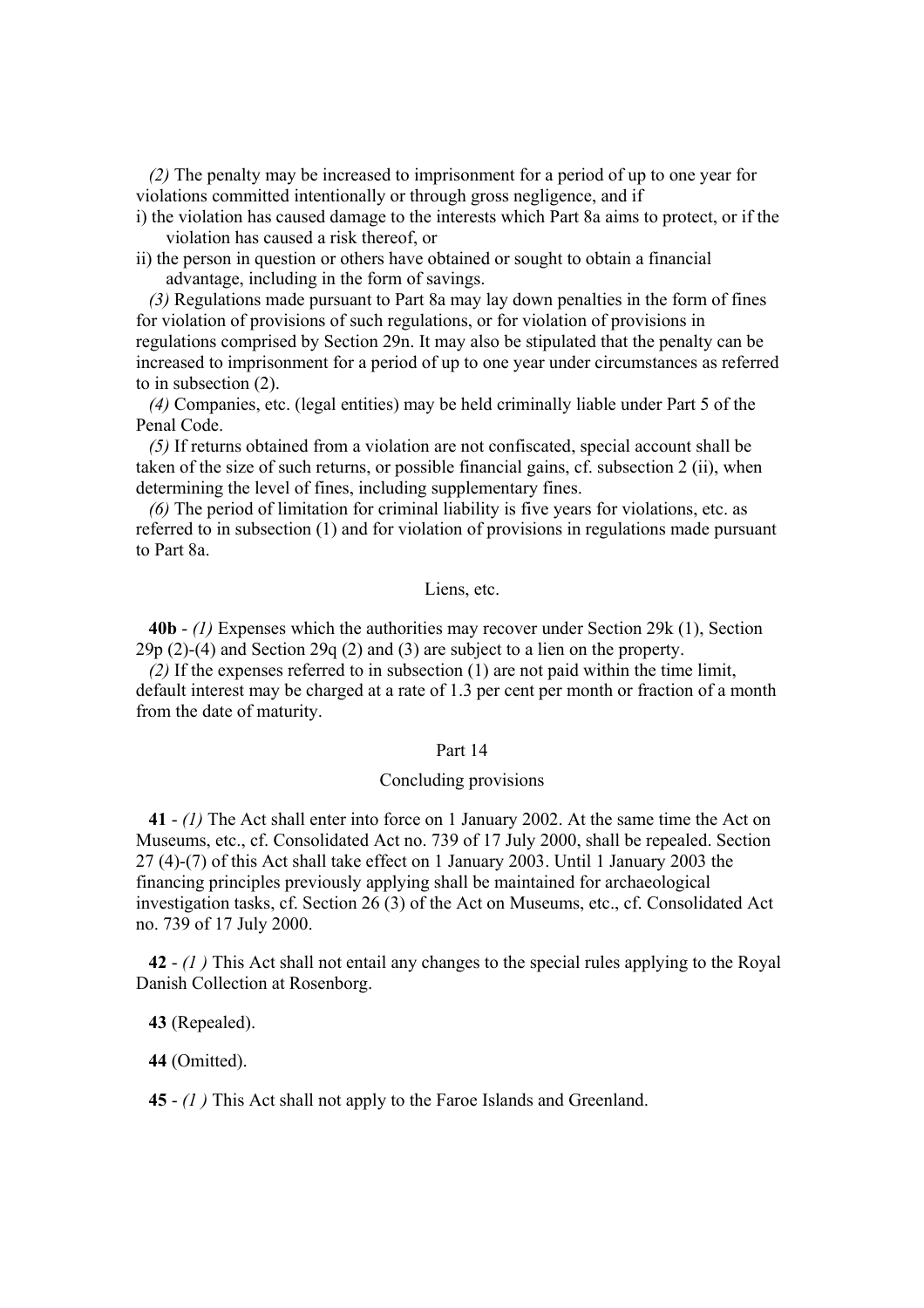Act No. 393 of 28 May 2003 on amendment of the Protection of the Marine Environment Act and the Museum Act inserting a new Section 28a and amending Section 40 contains the following commencement provision, etc.:

**3** - *(1 )* This Act shall enter into force on 1 June 2003.

**4** - *(1 )* This Act shall not apply to the Faroe Islands and Greenland. (2nd clause omitted).

Act No. 454 of 9 June 2004 on amendment of the Protection of Nature Act, the Planning Act, the Watercourses Act and the Museum Act amending Section 1 and Section 38 and the heading of Part 13 and inserting a new Part 8a (Sections 29a-x), new Sections 40a and 40b and a new Annex 1 to the Act contains the following commencement provision:

**5** - *(1 )* This Act shall enter into force on 1 October 2004.

- *(2)* (Omitted).
- *(3)* (Omitted).
- *(4)* (Omitted).

*(5)* Applications pursuant to Section 4 (ii) (Section 29j (1) 2nd clause of the Museum Act) received prior to the entry into force of this Act shall be considered according to the rules in force up to that time.

Act No. 562 of 24 June 2005 on amendment of the Museum Act, the Listed Buildings and Preservation of Buildings and Urban Environments Act and the Act on Church Buildings and Cemeteries of the Danish National Evangelical Lutheran Church and on the repeal of the Act on Regional Specialist Cultural Environment Councils amending Section 10 2nd clause, Section 14 (1) (i) and (viii) 2nd clause, Section 14 (3), Section 15 (7), Section 16 (5), Section 18, Section 23 (2), Section 24 (1), Section 29i (1), Section 29j (2), Section 29l (1) and (2), Section 29m, Section 29o (1), (3) and (4), Section 29t (1) and Section 34 (2), inserting Section 15a, Section 16a, Section 23a and Section 29v (4) and (5) and repealing Sections 19-22, Section 29s, Section 29t (1) 2nd clause and Section 29v (4) contains the following commencement provisions:

#### **Section 5**

*(1)* This Act shall enter into force on 1 January 2007. However, the provisions in subsections (2)-(7) shall enter into force the day after publication of the Act in the Danish Law Gazette.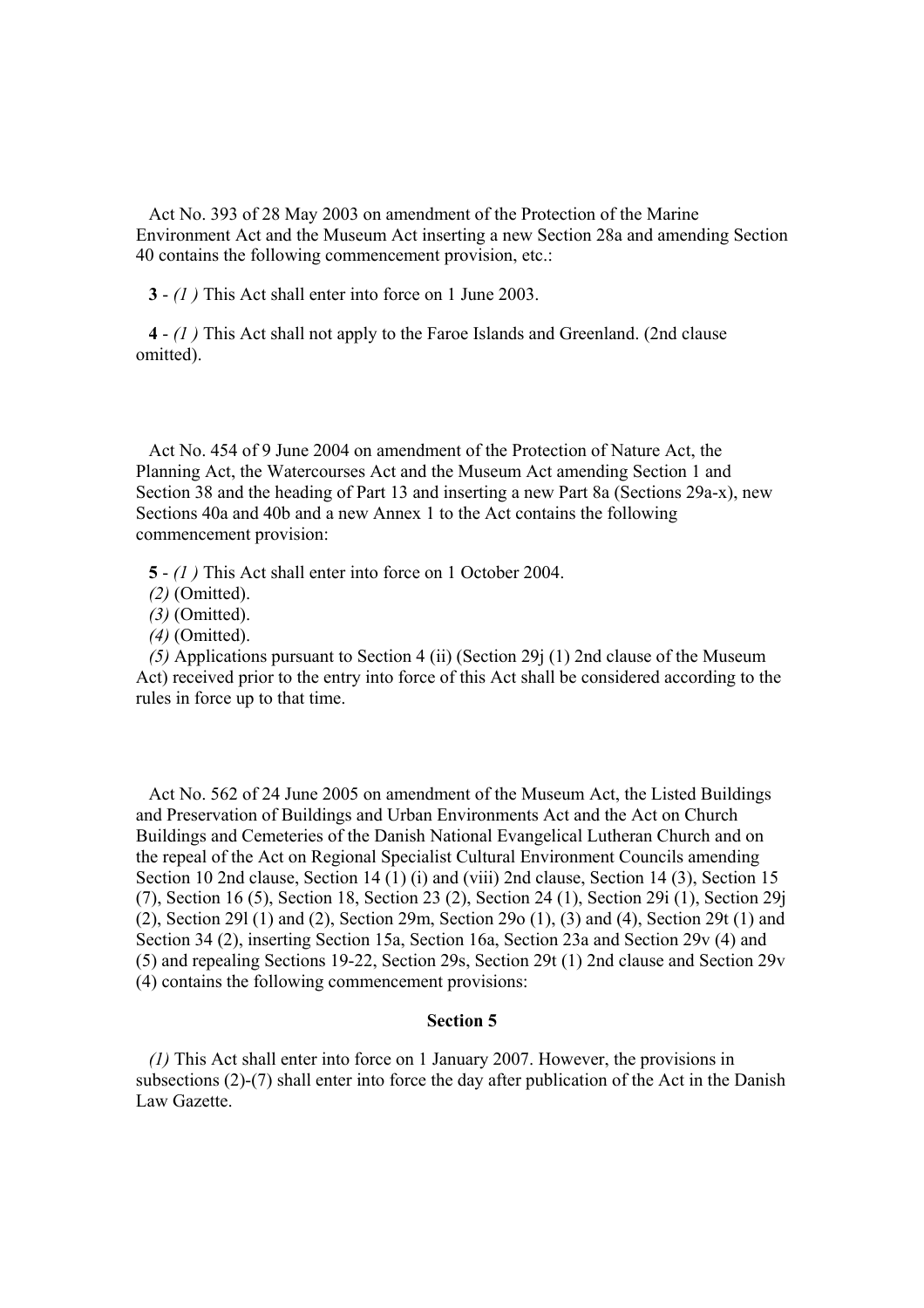*(2)* The Minister for Culture may make regulations on submitting accounts and repaying loans for institutions that have received subsidies or loans from a county council prior to the entry into force of this Act pursuant to

- i) Section 14 (1) (xiv) of the Museum Act with respect to subsidies granted to museums by county councils that are main contributors of funds,
- ii) Section 18 of the Museum Act with respect to Museum Councils set up by county councils, and
- iii) the Regional Specialist Cultural Environment Councils Act with respect to Cultural Environment Councils set up by county councils.

*(3)* Museum Councils set up by county councils pursuant to section 18 of the Museum Act and Cultural Environment Councils set up by county councils pursuant to the Regional Specialist Cultural Environment Councils Act shall, from the day after publication of the Act in the Danish Law Gazette, not assume any obligations extending beyond 1 January 2007 unless this has been approved by a local council, and the local council has guaranteed to take over the obligations from this date.

*(4)* Matters within the scope of the Museum Act which have been duly referred to a regional council on the entry into force of this Act, but which have not yet been finally considered, shall pass to the authority that becomes authorised to consider matters in the field concerned pursuant to the provisions in Section 1.

*(5)* Museums subsidised by the state, cf. Part 6 of the Museum Act, owned by county councils, and conservation centres, cf. Section 1 (viii), owned by county councils, shall be established as independent institutions before 1 January 2006.

*(6)* Institutions referred to in subsection (5) shall not assume any obligations extending beyond 1 January 2007 unless approved by the public authority that becomes the main contributor of funds from this date, and unless the authority has guaranteed to take over such obligations from the same date.

*(7)* Ownership of the buildings owned by county councils where museums subsidised by the state, cf. Part 6 of the Museum Act, and conservation centres financed by county councils, cf. Section 1 (viii), carry out their tasks shall be transferred to the institution concerned before 1 January 2007 if it is an independent institution. The Minister for Culture shall lay down the detailed terms and conditions for such transfer.

Act No. 1403 of 21 December 2005 on amendment of the Museum Act inserting a new Section 14 (1) (xv) and a new Section 14a contains the following commencement provision:

#### **Section 2**

*(1)* This Act shall enter into force on 1 January 2006.

Act No. 504 of 7 June 2006 on amendment of the Museum Act inserting a new 3rd clause in Section 15 (4) contains the following commencement provision: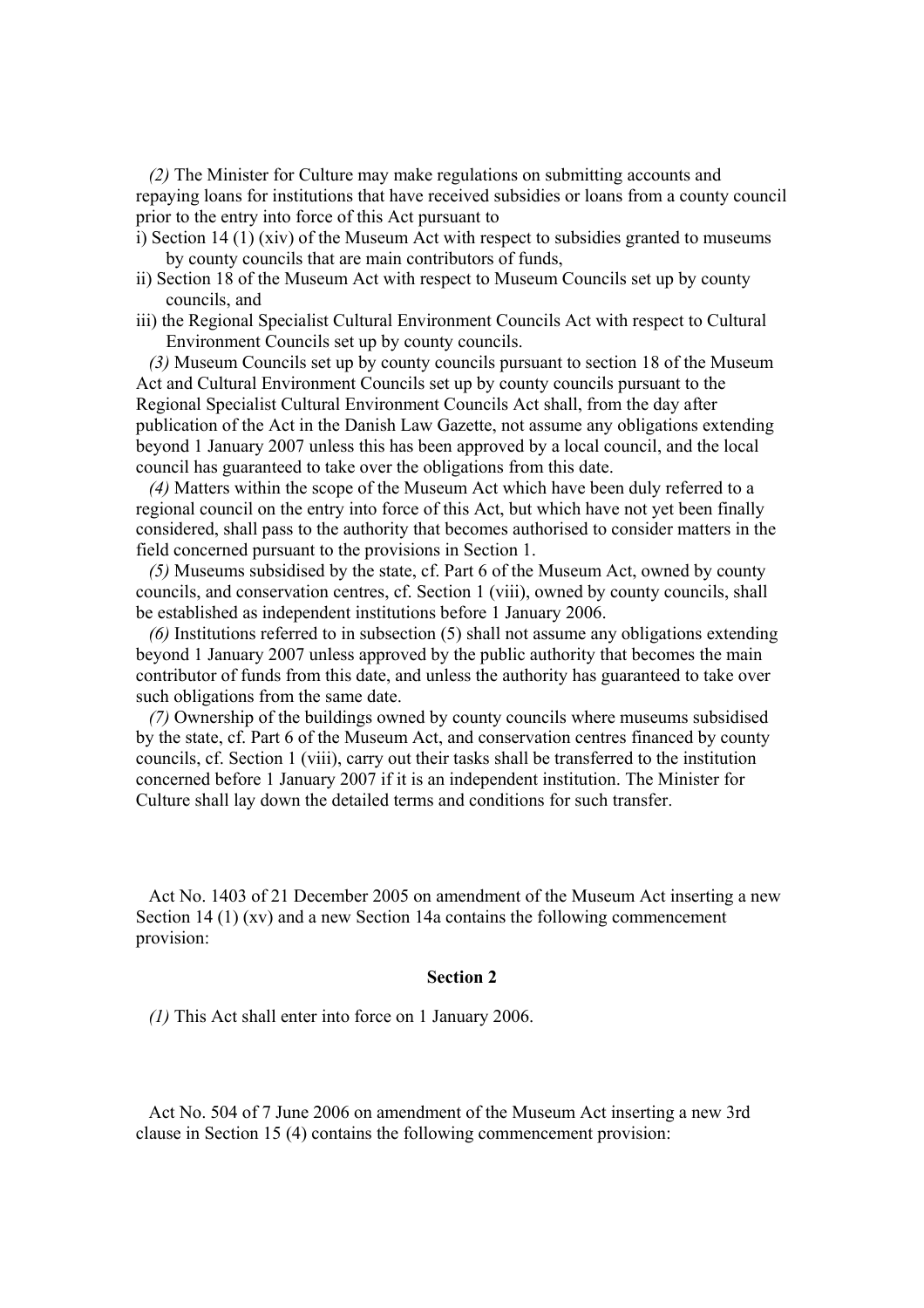# **Section 2**

*(1)* This Act shall enter into force on 1 January 2007.

*Ministry of Culture, 14 December 2006*

Brian Mikkelsen

/Malene Sthyr